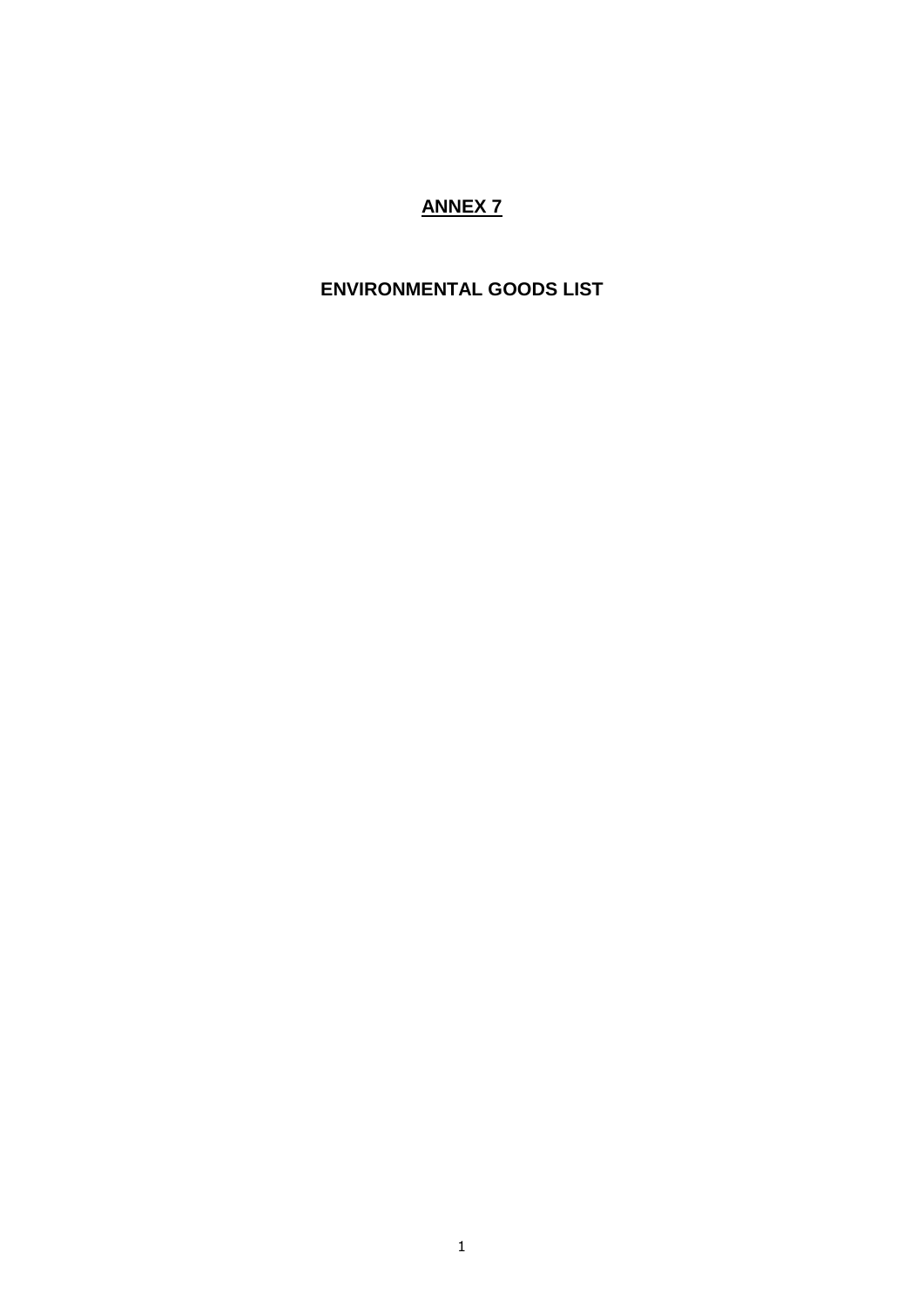| $\overline{HS}$ | HS 6-digit description                                                                         | Ex-out / Additional Product Specification    | environmental justification                          |
|-----------------|------------------------------------------------------------------------------------------------|----------------------------------------------|------------------------------------------------------|
| Code            |                                                                                                |                                              |                                                      |
| (2012)          |                                                                                                |                                              |                                                      |
| 4011.50         | New pneumatic tyres, of rubber of a kind used on bicycles.                                     |                                              | Bicycles and their spare parts exert positive effect |
|                 |                                                                                                |                                              | on reducing exhaust emissions from automobiles,      |
|                 |                                                                                                |                                              | air pollution and greenhouse effect, etc.            |
| 4013.20         | Inner tubes, of rubber of a kind used on bicycles.                                             |                                              | Bicycles and their spare parts exert positive effect |
|                 |                                                                                                |                                              | on reducing exhaust emissions from automobiles,      |
|                 |                                                                                                |                                              | air pollution and greenhouse effect, etc.            |
| 5608.11         | Knotted netting of twine, cordage or rope; made up fishing nets, of man-made textile           | Specifically made-up fishing nets that       | Use of turtle excluder devices (teds) reduces        |
|                 | materials.                                                                                     | incorporate turtle excluder devices.         | turtle mortality by 90-100 per cent.                 |
| 5608.90         | Knotted netting of twine, cordage or rope; other made up nets, of other textile                | Made-up fishing nets that incorporate turtle | Use of turtle excluder devices (teds) reduces        |
|                 | materials.                                                                                     | excluder devices.                            | turtle mortality by 90-100 per cent.                 |
| 7305.90         | Other tubes and pipes (for example, welded, riveted or similarly closed), having               | Iron or steel pipes, gutters and manholes    | These items facilitate the delivery of safe drinking |
|                 | circular cross-sections, the external diameter of which exceeds 406.4 mm, of iron or           | for waste and potable water applications     | water and sanitation.                                |
|                 | steel: other.                                                                                  |                                              |                                                      |
| 7306.11         | Other tubes, pipes and hollow profiles (for example, open seam or welded, riveted or           | Iron or steel pipes, natural gas, manholes   | These items facilitate the delivery of safe use and  |
|                 | similarly closed), of iron or steel: line pipe of a kind used for oil or gas pipelines:        | for waste, and delivery applications         | avoid the disadvantaged impact of the                |
|                 | welded, of stainless steel.                                                                    |                                              | environment.                                         |
| 7306.19         | Other tubes, pipes and hollow profiles (for example, open seam or welded, riveted or           | Iron or steel pipes, natural gas, manholes   | These items facilitate the delivery of safe use and  |
|                 | similarly closed), of iron or steel: line pipe of a kind used for oil or gas pipelines: other. | for waste, and delivery applications         | avoid the disadvantaged impact of the                |
|                 |                                                                                                |                                              | environment.                                         |
| 7306.29         | Other tubes, pipes and hollow profiles (for example, open seam or welded, riveted or           | Iron or steel pipes, natural gas, manholes   | These items facilitate the delivery of safe use and  |
|                 | similarly closed), of iron or steel: casing and tubing of a kind used in drilling for oil or   | for waste, and delivery applications         | avoid the disadvantaged impact of the                |
|                 | gas: other.                                                                                    |                                              | environment.                                         |
| 7306.30         | Other tubes, pipes and hollow profiles (for example, open seam or welded, riveted or           | Iron or steel pipes gutters and manholes     | These items facilitate the delivery of safe drinking |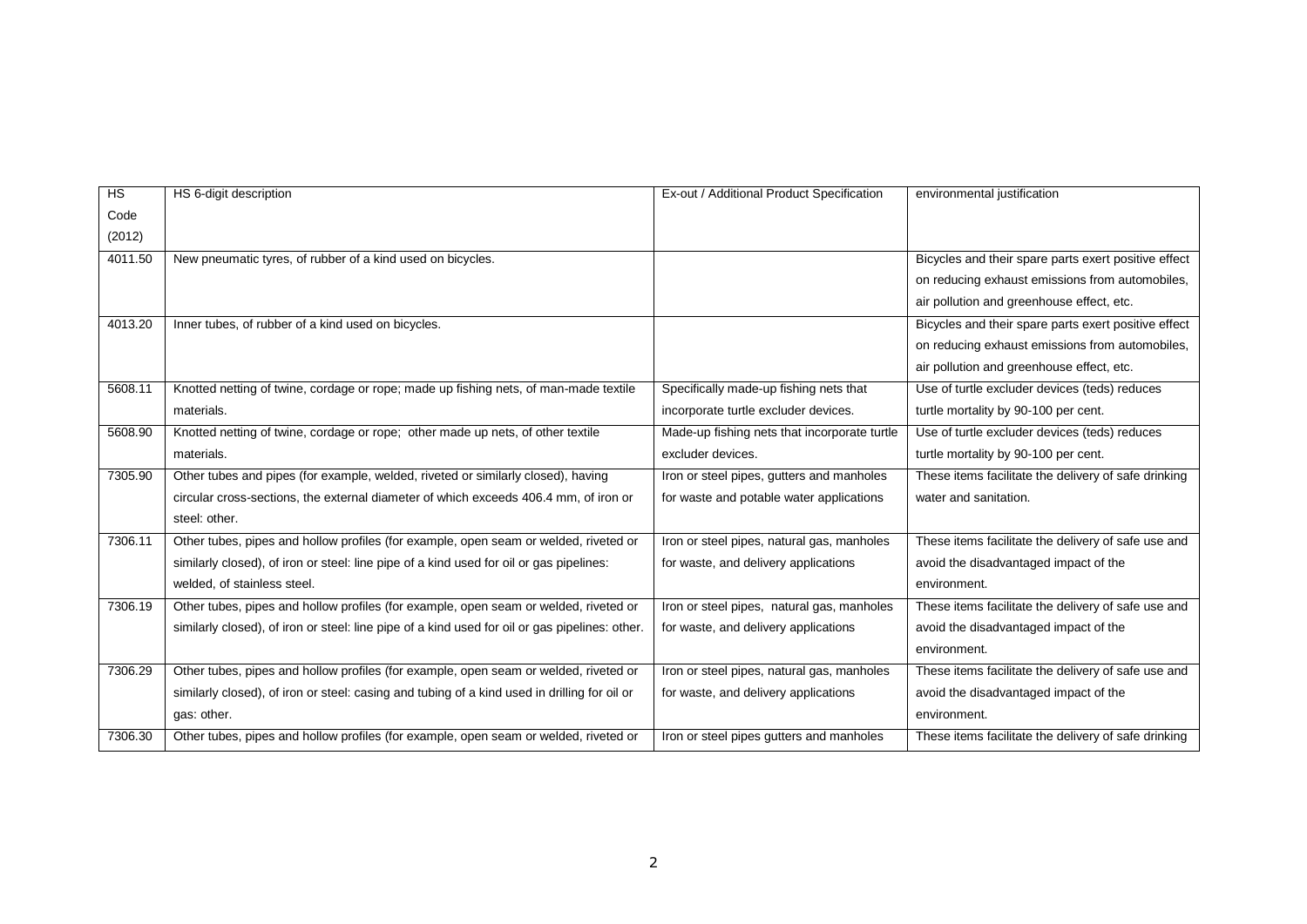|         | similarly closed), of iron or steel: other, welded, of circular cross-section, of iron or     | for waste and potable water applications   | water and sanitation.                                |
|---------|-----------------------------------------------------------------------------------------------|--------------------------------------------|------------------------------------------------------|
|         | non-alloy steel.                                                                              |                                            |                                                      |
| 7306.40 | Other tubes, pipes and hollow profiles (for example, open seam or welded, riveted or          | Iron or steel pipes gutters and manholes   | These items facilitate the delivery of safe drinking |
|         | similarly closed), of iron or steel: other, welded, of circular cross-section, of stainless   | for waste and potable water applications   | water and sanitation.                                |
|         | steel.                                                                                        |                                            |                                                      |
| 7306.50 | Other tubes, pipes and hollow profiles (for example, open seam or welded, riveted or          | Iron or steel pipes gutters and manholes   | These items facilitate the delivery of safe drinking |
|         | similarly closed), of iron or steel: other, welded, of circular cross-section, of other alloy | for waste and potable water applications   | water and sanitation.                                |
|         | steel.                                                                                        |                                            |                                                      |
| 7306.69 | Other tubes, pipes and hollow profiles (for example, open seam or welded, riveted or          | Iron or steel pipes gutters and manholes   | These items facilitate the delivery of safe drinking |
|         | similarly closed), of iron or steel: other, welded, of non-circular cross-section.            | for waste and potable water applications.  | water and sanitation.                                |
| 7306.90 | Other tubes, pipes and hollow profiles (for example, open seam or welded, riveted or          | iron or steel pipes gutters and manholes   | these items facilitate the delivery of safe drinking |
|         | similarly closed), of iron or steel: other                                                    | for waste and potable water applications   | water and sanitation.                                |
| 7308.20 | Structures (excluding prefabricated buildings of heading 94.06) and parts of                  | Wind turbine tower.                        | Used to elevate and support a wind turbine for the   |
|         | structures, of iron or steel; plates, rods, angles, shapes, section, tubes and the like,      |                                            | generation of renewable energy.                      |
|         | prepared for use in structures, of iron or steel: towers and lattice masts.                   |                                            |                                                      |
| 7309.00 | Reservoirs, tanks, vats and similar containers for any material (other than                   | Optional ex-outs may include: tanks or     | Containers of any material, of any form, for liquid  |
|         | compressed or liquefied gas), of iron or steel, of a capacity exceeding 300l, whether         | vats for anerobic digesters for biomass    | or solid waste, including for municipal or           |
|         | or not lined or heat-insulated, but not fitted with mechanical or thermal equipment.          | gasification; solar pre-heating storage    | dangerous waste. the containers can be of            |
|         |                                                                                               | tank; waste containers including those for | assistance in the conversion of waste to gas,        |
|         |                                                                                               | municipal or hazardous waste; cisterns,    | which can be used to generate energy.                |
|         |                                                                                               | vats and reservoirs for safe storage of    |                                                      |
|         |                                                                                               | drinking water; septic tanks, vats and     |                                                      |
|         |                                                                                               | reservoirs for wastewater treatment.       |                                                      |
| 7310.29 | Tanks, casks, drums, cans, boxes and similar containers, for any material (other than         | Waste containers, whether or not           | Containers of any material, of any form, for liquid  |
|         | compressed or liquefied gas), of iron or steel, of a capacity not exceeding 300l,             | combined with a compactor.                 | or solid waste, including for municipal or           |
|         | whether or not lined or heat-insulated, but not fitted with mechanical or thermal             |                                            | dangerous waste.                                     |
|         | equipment: of a capacity of less than 50 !: other                                             |                                            |                                                      |
| 7315.11 | Chain and parts thereof, of iron or steel: articulated link chain and parts thereof: Roller   |                                            | Bicycles and their spare parts exert positive effect |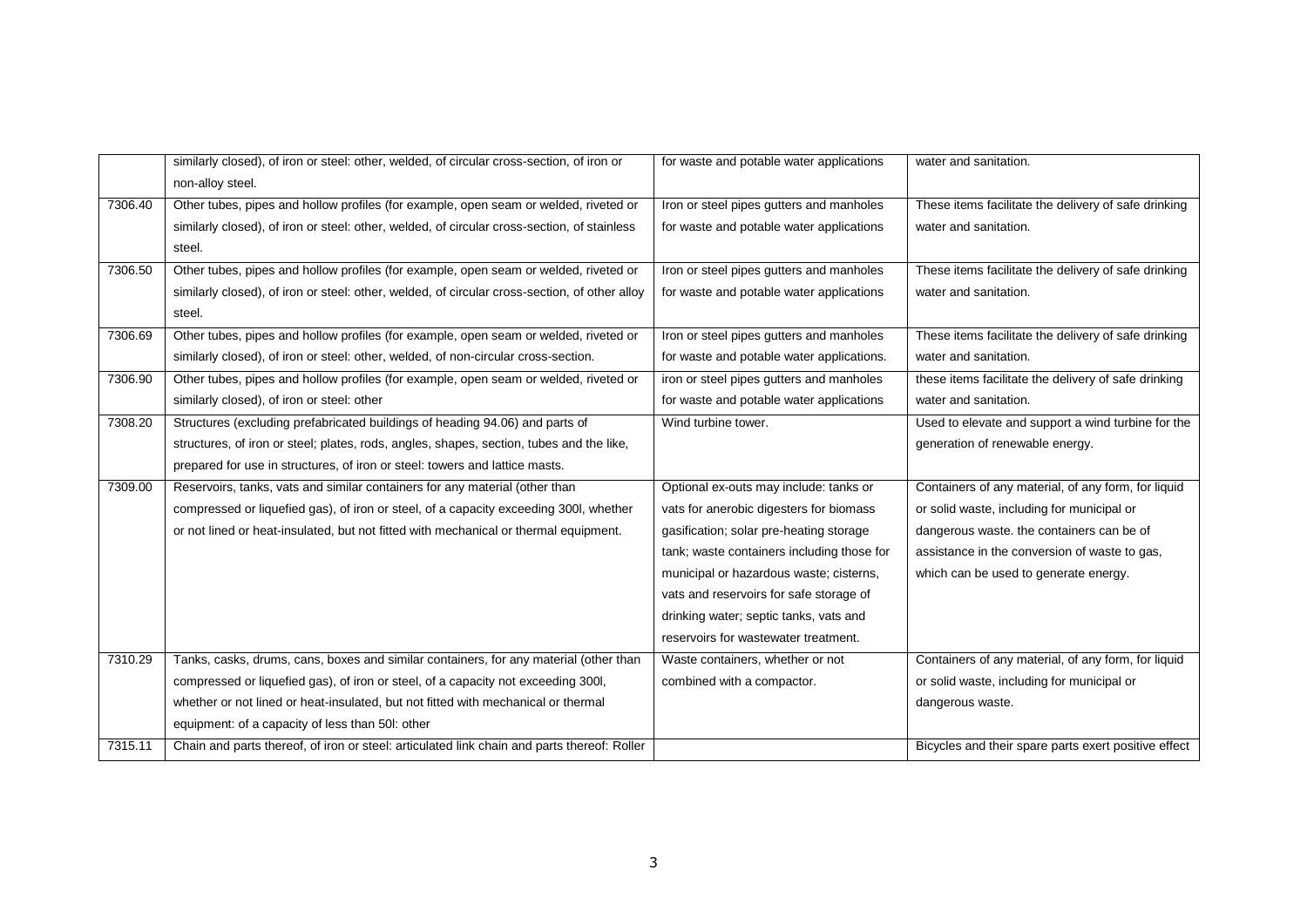|         | chain.                                                                                  |                                               | On reducing exhaust emissions from                   |
|---------|-----------------------------------------------------------------------------------------|-----------------------------------------------|------------------------------------------------------|
|         |                                                                                         |                                               | automobiles, air pollution and greenhouse effect,    |
|         |                                                                                         |                                               | etc.                                                 |
| 7324.90 | Sanitary ware and parts thereof, of iron or steel: other, including parts.              | Water saving shower. water closet pans        | Water conserving showers (provided with a            |
|         |                                                                                         | and flushing cisterns/urinals including dry   | specific water-efficiency shower head) and dry       |
|         |                                                                                         | closets.                                      | closets (operating on the basis of composting) are   |
|         |                                                                                         |                                               | designed to conserve water.                          |
| 7326.90 | Other articles of iron or steel: other.                                                 | Perforated buckets and similar articles of    | These items facilitate the delivery of safe drinking |
|         |                                                                                         | sheet used to filter water at the entrance of | water and sanitation.                                |
|         |                                                                                         | drains.                                       |                                                      |
| 7612.90 | Aluminium casks, drums, cans, boxes and similar containers (including rigid or          | Waste containers, including those for         | Containers of any material, of any form, for liquid  |
|         | collapsible tubular containers), for any material (other than compressed or liquefied   | municipal or dangerous waste.                 | or solid waste, including for municipal or           |
|         | gas), of a capacity not exceeding 300l, whether or not lined or heat-insulated, but not |                                               | dangerous waste.                                     |
|         | fitted with mechanical or thermal equipment: other.                                     |                                               |                                                      |
| 8402.90 | Steam or other vapour generating boilers (other than central heating hot water boilers  | Parts for biomass boilers 8402.19x.           | Parts for biomass boilers.                           |
|         | capable also of producing low pressure steam); supper-heated water boilers: parts.      |                                               |                                                      |
| 8404.10 | Auxiliary pant for use with boilers of heading 84.02 or 84.03 (for example,             | Auxiliary plant for use with biomass boilers  | Components of industrial air pollution control       |
|         | economisers, super-heaters, soot removers, gas recoverers); auxiliary plant for use     | 8402.19x.                                     | plant which minimise the release of pollutants into  |
|         | with boilers of heading 84.02 or 84.03.                                                 |                                               | the atmosphere. this equipment is also used to       |
|         |                                                                                         |                                               | support waste heat recovery processes in waste       |
|         |                                                                                         |                                               | treatment, or renewable energy resource              |
|         |                                                                                         |                                               | recovery applications.                               |
| 8404.20 | Condensers for steam or other vapour power units.                                       |                                               | Used to cool gas streams to temperatures which       |
|         |                                                                                         |                                               | allow the removal of contaminants, e.g. volatile     |
|         |                                                                                         |                                               | organic compounds (voc) like benzene.                |
| 8404.90 | Auxiliary pant for use with boilers of heading 84.02 or 84.03 (for example,             |                                               | These parts are used in the repair and               |
|         | economisers, super-heaters, soot removers, gas recoverers); condensers for steam        |                                               | maintenance of the equipment classified under        |
|         | or other vapour power units: parts.                                                     |                                               | 8404.10 above. This secondary equipment is           |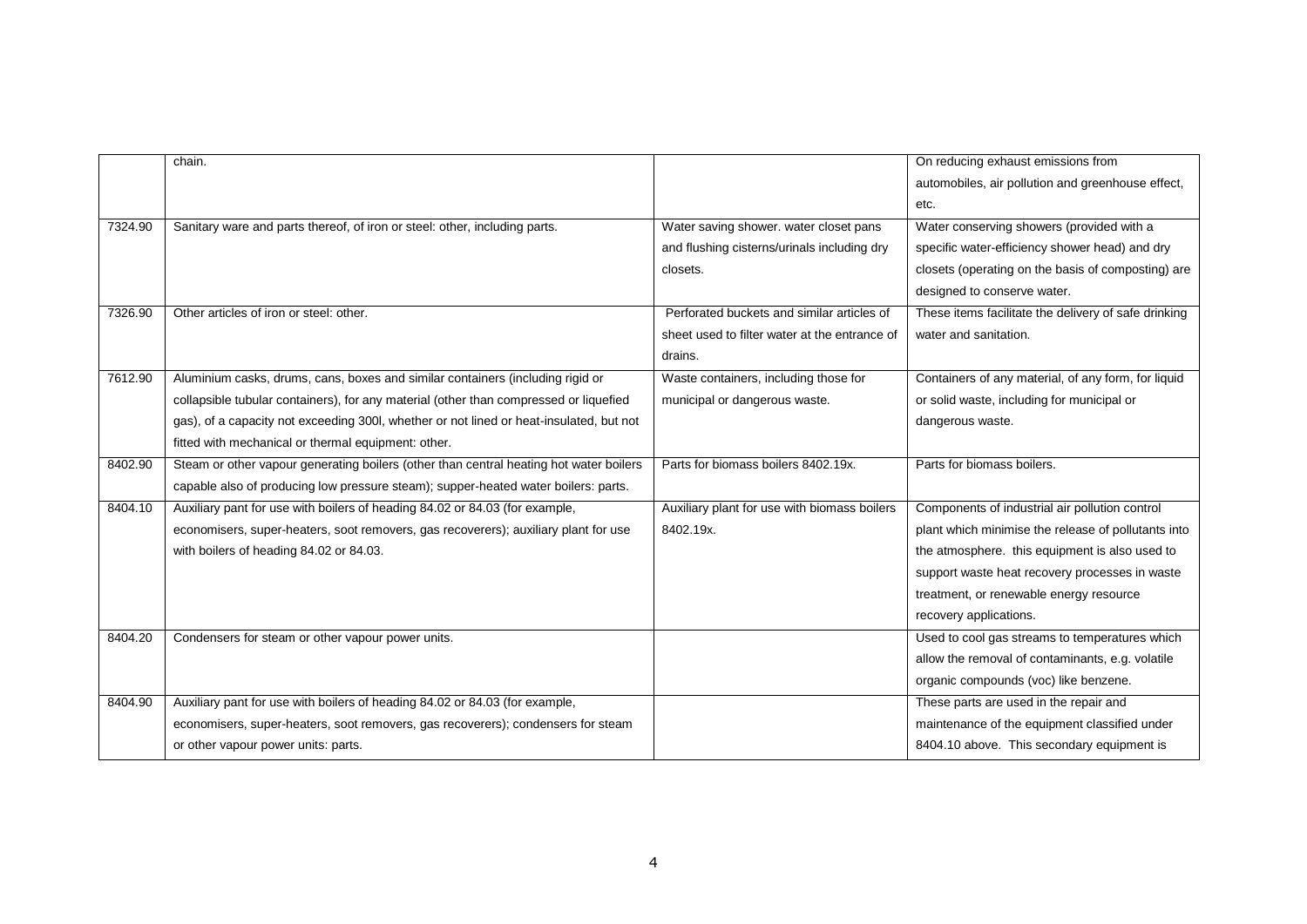|         |                                                                                          |                                            | also used to support waste heat recovery           |
|---------|------------------------------------------------------------------------------------------|--------------------------------------------|----------------------------------------------------|
|         |                                                                                          |                                            | processes, such as boilers mentioned above, in     |
|         |                                                                                          |                                            | waste treatment, or renewable energy resource      |
|         |                                                                                          |                                            | recovery applications.                             |
| 8405.10 | Producer gas or water gas generators, with or without their purifiers; acetylene gas     | Include only those with purifiers.         | Purifiers remove contaminants (such as cyanide     |
|         | generators and similar water process gas generators, with or without their purifiers.    |                                            | or sulphur compounds) produced in the              |
|         |                                                                                          |                                            | manufacture of gases.                              |
| 8406.81 | Steam turbines and other vapour turbines: other turbines: of an output exceeding 40      | Optional ex-outs may include stationary    | Turbine designed for the production of             |
|         | mw.                                                                                      | steam turbines over 40 mw: low             | geothermal energy (renewable energy) and co-       |
|         |                                                                                          | temperature/ low pressure steam turbines   | generation (chp) which allows for a more effective |
|         |                                                                                          | for geothermal heat pump systems; and      | use of energy than conventional generation.        |
|         |                                                                                          | steam turbines for co-generation.          |                                                    |
| 8406.82 | Steam turbines and other vapour turbines: other turbines: of an output not exceeding     | Optional ex-outs may include stationary    | Steam turbines are used to drive electrical        |
|         | 40 mw.                                                                                   | steam turbines not over 40 mw; other       | generators to derive electrical power from         |
|         |                                                                                          | vapour turbines; low temperature/ low      | environmental energy recovery operations. note     |
|         |                                                                                          | pressure steam turbines for geothermal     | that these have an output capacity "not exceeding  |
|         |                                                                                          | heat pump systems; and steam turbines      | 40mw".                                             |
|         |                                                                                          | for co-generation.                         |                                                    |
| 8406.90 | Steam turbines and other vapour turbines: parts.                                         | Optional ex-outs may include parts         | Parts used for repair and maintenance of energy    |
|         |                                                                                          | suitable for use with stationary steam     | recovery turbines listed in 8406.81 and 8406.82    |
|         |                                                                                          | turbines over 40mw; stationary steam       | above.                                             |
|         |                                                                                          | turbines not over 40 mw, other vapour      |                                                    |
|         |                                                                                          | turbines; parts for 8406.81x and 8406.82x. |                                                    |
| 8409.91 | Parts suitable for use solely or principally with the engines of heading 84.07 or 88.08: | Industrial mufflers.                       | Industrial mufflers are used for reducing engine   |
|         | other: suitable for use solely or principally with spark-ignition internal combustion    |                                            | noise.                                             |
|         | piston engines.                                                                          |                                            |                                                    |
| 8410.11 | Hydraulic turbines and water wheels of a power not exceeding 1,000 kw                    |                                            | Hydroelectric power generation produces no         |
|         |                                                                                          |                                            | greenhouse gas emissions.                          |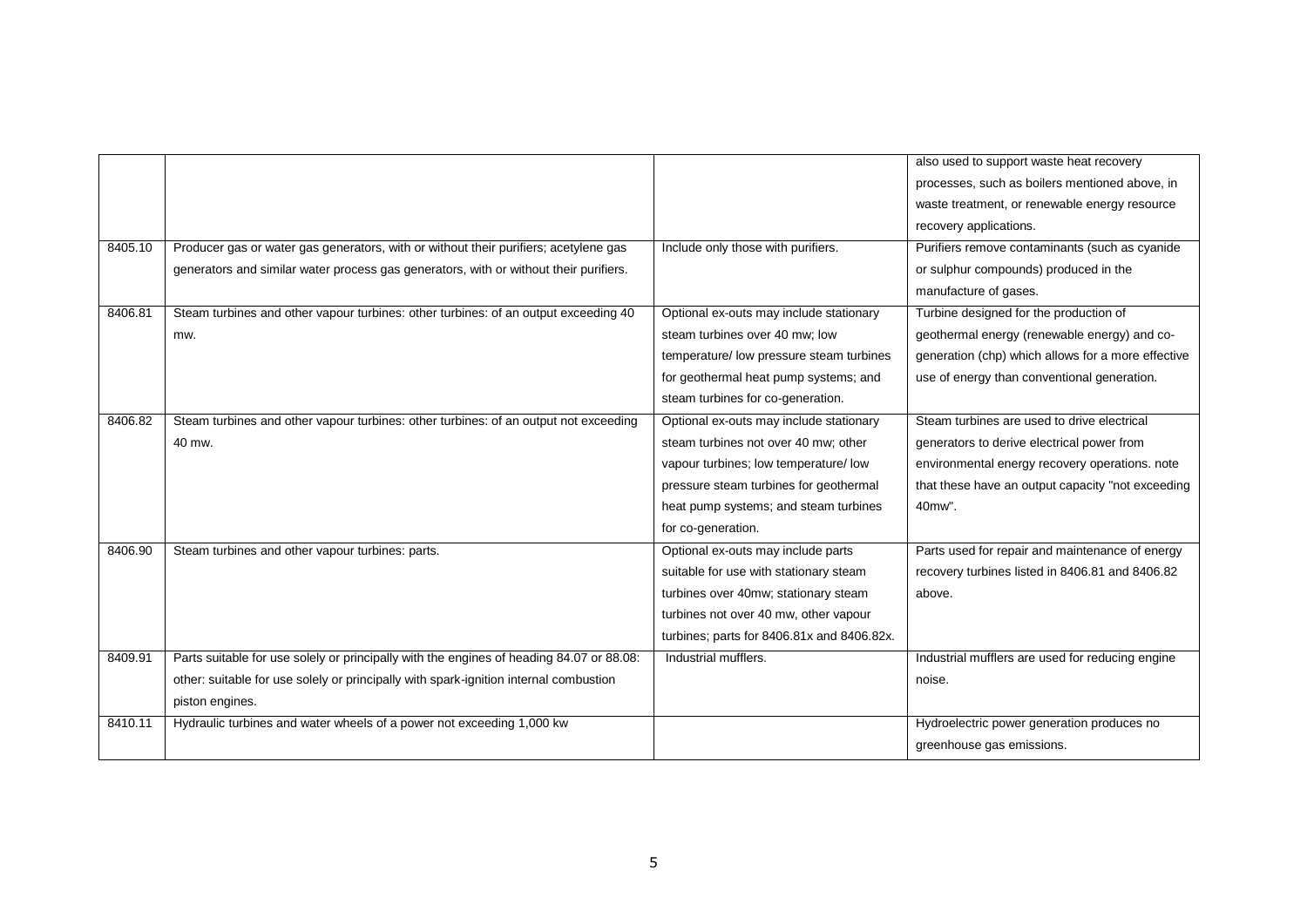| 8410.90 | Hydraulic turbines and water wheels, and regulators parts.                           | Parts for 8410.11.                           | Hydroelectric power generation produces no        |
|---------|--------------------------------------------------------------------------------------|----------------------------------------------|---------------------------------------------------|
|         |                                                                                      |                                              | greenhouse gas emissions.                         |
| 8411.81 | Other gas turbines: of a power not exceeding 5,000 kw.                               |                                              | Gas turbines for electrical power generation from |
|         |                                                                                      |                                              | recovered landfill gas, coal mine vent gas, or    |
|         |                                                                                      |                                              | biogas (clean energy system). note that these     |
|         |                                                                                      |                                              | turbines do not "exceed 5,000 kw".                |
| 8411.82 | Other gas turbines: of a power exceeding 5,000 kw.                                   |                                              | Gas turbines for electrical power generation from |
|         |                                                                                      |                                              | recovered landfill gas, coal mine vent gas, or    |
|         |                                                                                      |                                              | biogas (clean energy system). note that these     |
|         |                                                                                      |                                              | turbines do "exceed 5,000 kw".                    |
| 8411.99 | Turbo-jets, turbo-propellers and other gas turbines: parts.                          | Parts for 8411.81 and 8411.82.               | Parts for gas turbines described above.           |
| 8412.90 | Other engines and motors: parts.                                                     | Wind turbine blades and hubs.                | These blades and hubs are integral components     |
|         |                                                                                      |                                              | to wind turbines.                                 |
| 8413.20 | Pumps for liquids, whether or not fitted with a measuring device; liquid elevators:  |                                              | For handling and transport of wastewater or       |
|         | hand pumps, other than those of subheading 8413.11 or 8413.19.                       |                                              | slurries during treatment.                        |
| 8413.50 | Pumps for liquids, whether or not fitted with a measuring device; liquid elevators:  | Optional ex-out may include: pumps for       | For handling and transport of wastewater or       |
|         | other reciprocating positive displacement pumps.                                     | sewage and wastewater treatment.             | slurries during treatment.                        |
| 8413.60 | Pumps for liquids, whether or not fitted with a measuring device; liquid elevators:  | Submersible mixer pump; screw type; flow     | For handling and transport of wastewater or       |
|         | other rotary positive displacement pumps.                                            | volume not less than 3m/3min.                | slurries during treatment.                        |
| 8413.81 | Pumps for liquids, whether or not fitted with a measuring device; liquid elevators:  | Optional ex-outs may include: pumps          | Water handling equipment. pumps are integral      |
|         | other pumps; liquid elevators.                                                       | integrated with wind turbines; solar         | components of water treatment plants.             |
|         |                                                                                      | pumping system.                              |                                                   |
| 8413.91 | Pumps for liquids, whether or not fitted with a measuring device; liquid elevators:  | Pump-turbine runner for hydroelectric        | Hydroelectric power generation produces no        |
|         | parts of pumps.                                                                      | pumped storage systems. parts for            | greenhouse gas emissions.                         |
|         |                                                                                      | 8413.20, 8413.50, 8413.60, 8413.70 and       |                                                   |
|         |                                                                                      | 8413.81x                                     |                                                   |
| 8414.10 | Air or vacuum pumps, air or other gas compressors and fans; ventilating or recycling | Industrial hoods for transportation or       | Air handling equipment. used in a number of       |
|         | hoods incorporating a fan, whether or not fitted with filters: vacuum pumps.         | extraction of air pollutants such as exhaust | environmental applications, e.g. flue gas         |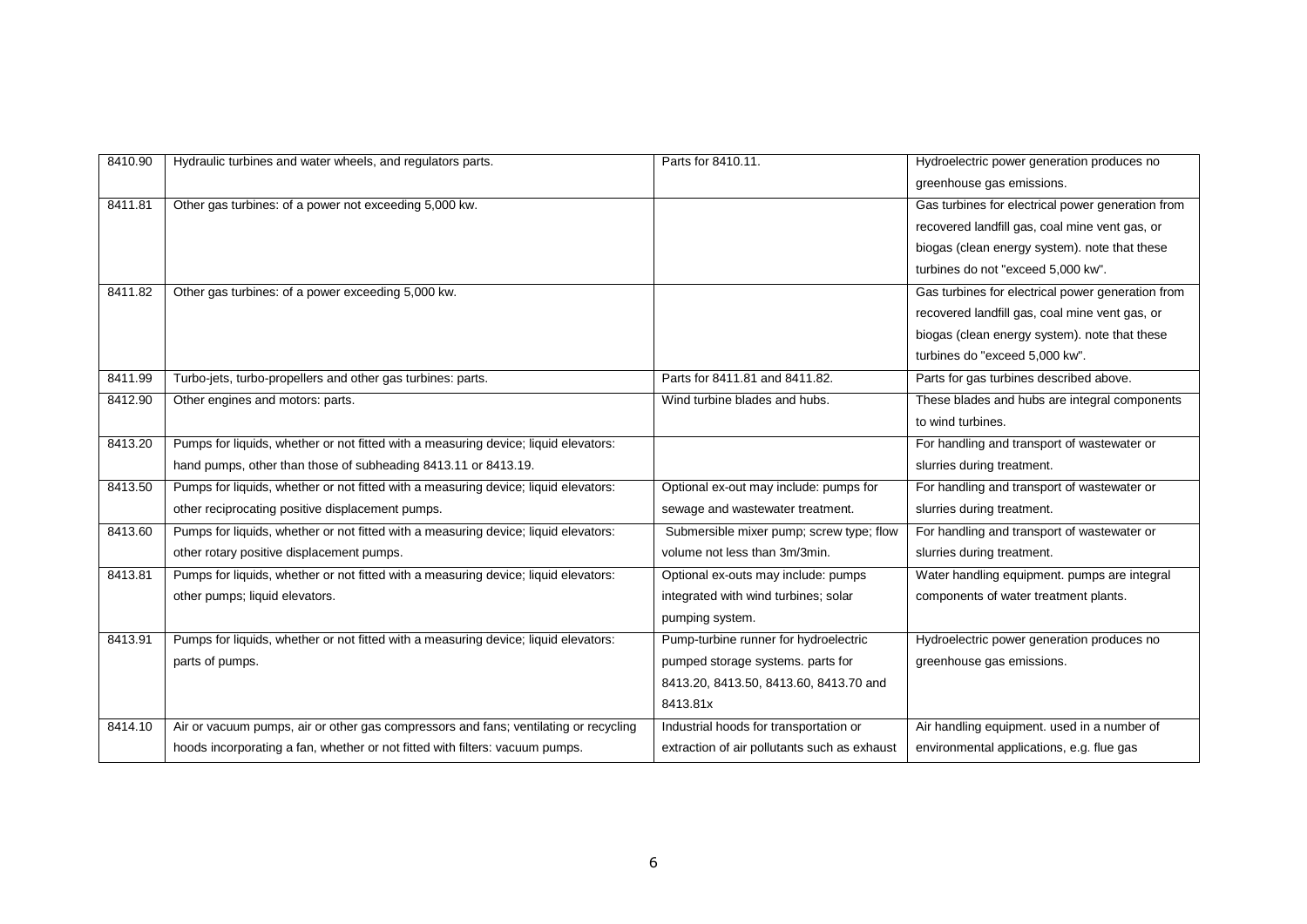|         |                                                                                          | gas or dust.                                  | desulphurisation (the process by which sulphur is   |
|---------|------------------------------------------------------------------------------------------|-----------------------------------------------|-----------------------------------------------------|
|         |                                                                                          |                                               | removed from combustion natural gas).               |
| 8414.40 | Air or vacuum pumps, air or other gas compressors and fans; ventilating or recycling     | Air compressors used in the transportation    | Air handling equipment. transport or extraction of  |
|         | hoods incorporating a fan, whether or not fitted with filters: air compressors mounted   | or extraction of polluted air, corrosive      | polluted air, corrosive gases or dust.              |
|         | on a wheeled chassis of towing                                                           | gases or dust.                                |                                                     |
| 8414.59 | Air or vacuum pumps, air or other gas compressors and fans; ventilating or recycling     | Optional ex-out of fans for the transport or  | Air handling equipment. transport or extraction of  |
|         | hoods incorporating a fan, whether or not fitted with filters: fans; other.              | extraction of polluted air and corrosive      | polluted air, corrosive gases or dust.              |
|         |                                                                                          | gases or dust.                                |                                                     |
| 8414.80 | Air or vacuum pumps, air or other gas compressors and fans; ventilating or recycling     | Industrial hoods; aerators; blowers; and      | Air handling equipment. transport or extraction of  |
|         | hoods incorporating a fan, whether or not fitted with filters: other.                    | diffusers.                                    | polluted air, corrosive gases or dust.              |
| 8414.90 | Air or vacuum pumps, air or other gas compressors and fans; ventilating or recycling     | Parts for 8414.10x, 8414.30, 8414.40, and     | Air handling equipment. transport or extraction of  |
|         | hoods incorporating a fan, whether or not fitted with filters: parts.                    | 8414.80x. optional ex-out may include:        | polluted air, corrosive gases or dust.              |
|         |                                                                                          | 8414.59x.                                     |                                                     |
| 8417.80 | Industrial or laboratory furnaces and ovens, including incinerators, non-electric: other | Optional ex-outs may include: waste           | These products are used to destroy solid and        |
|         |                                                                                          | incinerators; heat or catalytic incinerators. | hazardous wastes. catalytic incinerators are        |
|         |                                                                                          |                                               | designed for the destruction of pollutants (such as |
|         |                                                                                          |                                               | voc) by heating polluted air and oxidation of       |
|         |                                                                                          |                                               | organic components.                                 |
| 8417.90 | Industrial or laboratory furnaces and ovens, including incinerators, non-electric: parts | Optional ex-outs may include: parts for       | These parts can help maintain and repair            |
|         |                                                                                          | 8417.80x.                                     | products that are used to destroy solid and         |
|         |                                                                                          |                                               | hazardous wastes. Similarly, the parts for          |
|         |                                                                                          |                                               | catalytic incinerators can help maintain and repair |
|         |                                                                                          |                                               | items that can assist in the destruction of         |
|         |                                                                                          |                                               | pollutants (such as voc) by heating polluted air    |
|         |                                                                                          |                                               | and oxidation of organic components.                |
| 8419.19 | Machinery, plant or laboratory equipment, whether or not electrically heated             | Solar water heaters.                          | Uses solar thermal energy to heat water,            |
|         | (excluding furnaces, ovens and other equipment of heading 85.14), for the treatment      |                                               | producing no pollution. use of solar water heating  |
|         | of materials by a process involving a change of temperature such as heating,             |                                               | displaces the burning of other, pollution-creating  |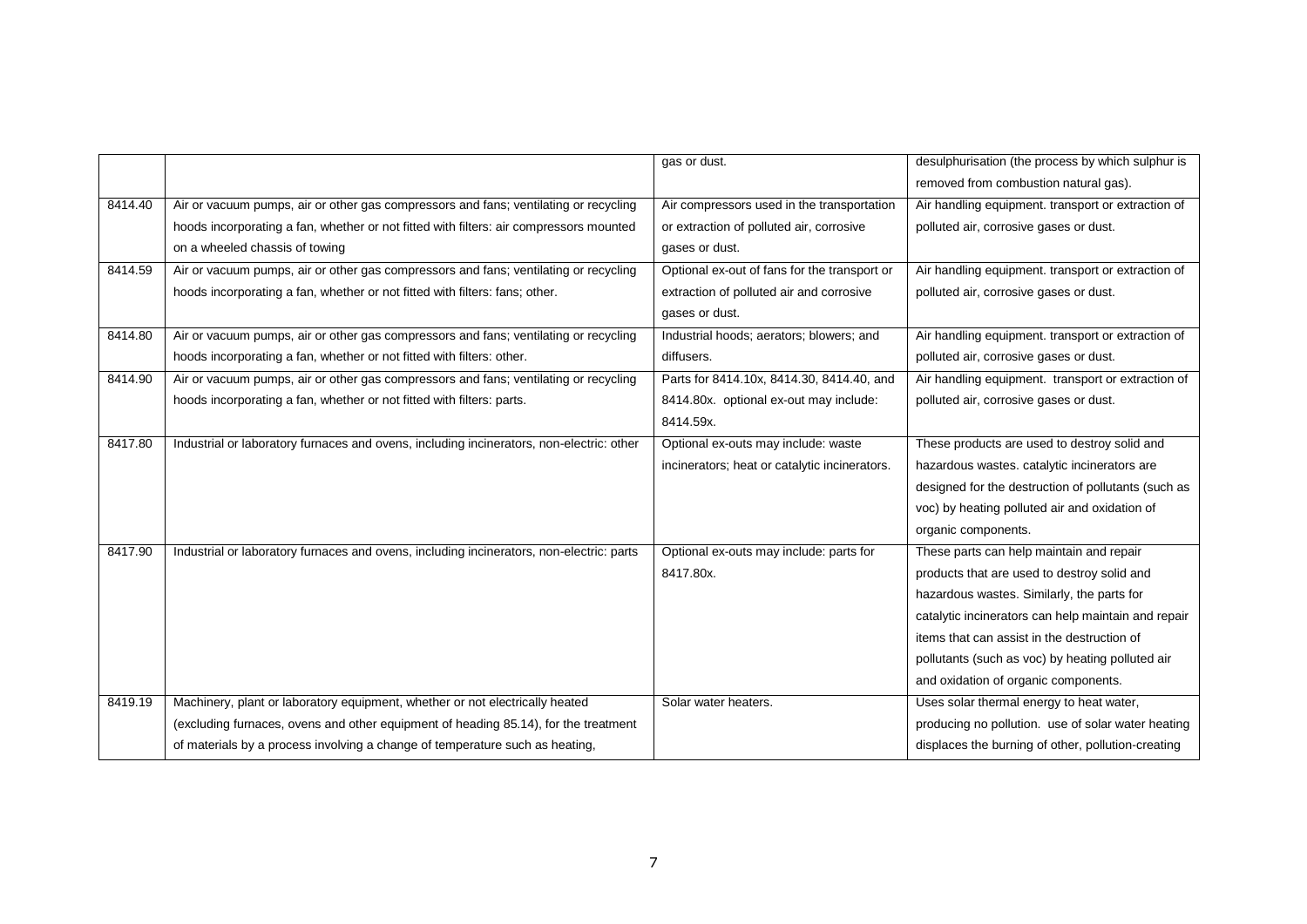|         | cooking, roasting, distilling, rectifying, sterilising, pasteurising, steaming, drying, |                                            | fuels.                                            |
|---------|-----------------------------------------------------------------------------------------|--------------------------------------------|---------------------------------------------------|
|         | evaporating, vaporising, condensing or cooling, other than machinery or plant of a      |                                            |                                                   |
|         | kind used for domestic purposes: instantaneous or storage water heaters, non-           |                                            |                                                   |
|         | electric.                                                                               |                                            |                                                   |
| 8419.39 | Machinery, plant or laboratory equipment, whether or not electrically heated            | Sludge driers.                             | Device used in waste water management, which      |
|         | (excluding furnaces, ovens and other equipment of heading 85.14), for the treatment     |                                            | requires sludge to be treated.                    |
|         | of materials by a process involving a change of temperature such as heating,            |                                            |                                                   |
|         | cooking, roasting, distilling, rectifying, sterilising, pasteurising, steaming, drying, |                                            |                                                   |
|         | evaporating, vaporising, condensing or cooling, other than machinery or plant of a      |                                            |                                                   |
|         | kind used for domestic purposes: dryers: other.                                         |                                            |                                                   |
| 8419.40 | Machinery, plant or laboratory equipment, whether or not electrically heated            | Optional ex-outs may include: desalination | Desalination plants remove salt from water and    |
|         | (excluding furnaces, ovens and other equipment of heading 85.14), for the treatment     | systems; biogas refinement equipment;      | are particularly important in conditions of water |
|         | of materials by a process involving a change of temperature such as heating,            | and solvent recycling plants.              | scarcity. proper disposal of by-products is also  |
|         | cooking, roasting, distilling, rectifying, sterilising, pasteurising, steaming, drying, |                                            | required. biogas refinement equipment             |
|         | evaporating, vaporising, condensing or cooling, other than machinery or plant of a      |                                            | "upgrades" biogas resulting from organic matter   |
|         | kind used for domestic purposes: distilling or rectifying plant.                        |                                            | to give it the same properties as natural gas.    |
|         |                                                                                         |                                            | allows the recovery and reuse of solvents, e.g.   |
|         |                                                                                         |                                            | solvents used in the printing, painting or dry    |
|         |                                                                                         |                                            | cleaning industries.                              |
| 8419.50 | Machinery, plant or laboratory equipment, whether or not electrically heated            | Optional ex-out may include heat           | Some heat exchangers are specifically designed    |
|         | (excluding furnaces, ovens and other equipment of heading 85.14), for the treatment     | exchangers for use in renewable energy     | for use in relation to renewable energy sources   |
|         | of materials by a process involving a change of temperature such as heating,            | system.                                    | such as geothermal energy.                        |
|         | cooking, roasting, distilling, rectifying, sterilising, pasteurising, steaming, drying, |                                            |                                                   |
|         | evaporating, vaporising, condensing or cooling, other than machinery or plant of a      |                                            |                                                   |
|         | kind used for domestic purposes: heat exchange units.                                   |                                            |                                                   |
| 8419.60 | Machinery, plant or laboratory equipment, whether or not electrically heated            |                                            | For separation and removal of pollutants through  |
|         | (excluding furnaces, ovens and other equipment of heading 85.14), for the treatment     |                                            | condensation.                                     |
|         | of materials by a process involving a change of temperature such as heating,            |                                            |                                                   |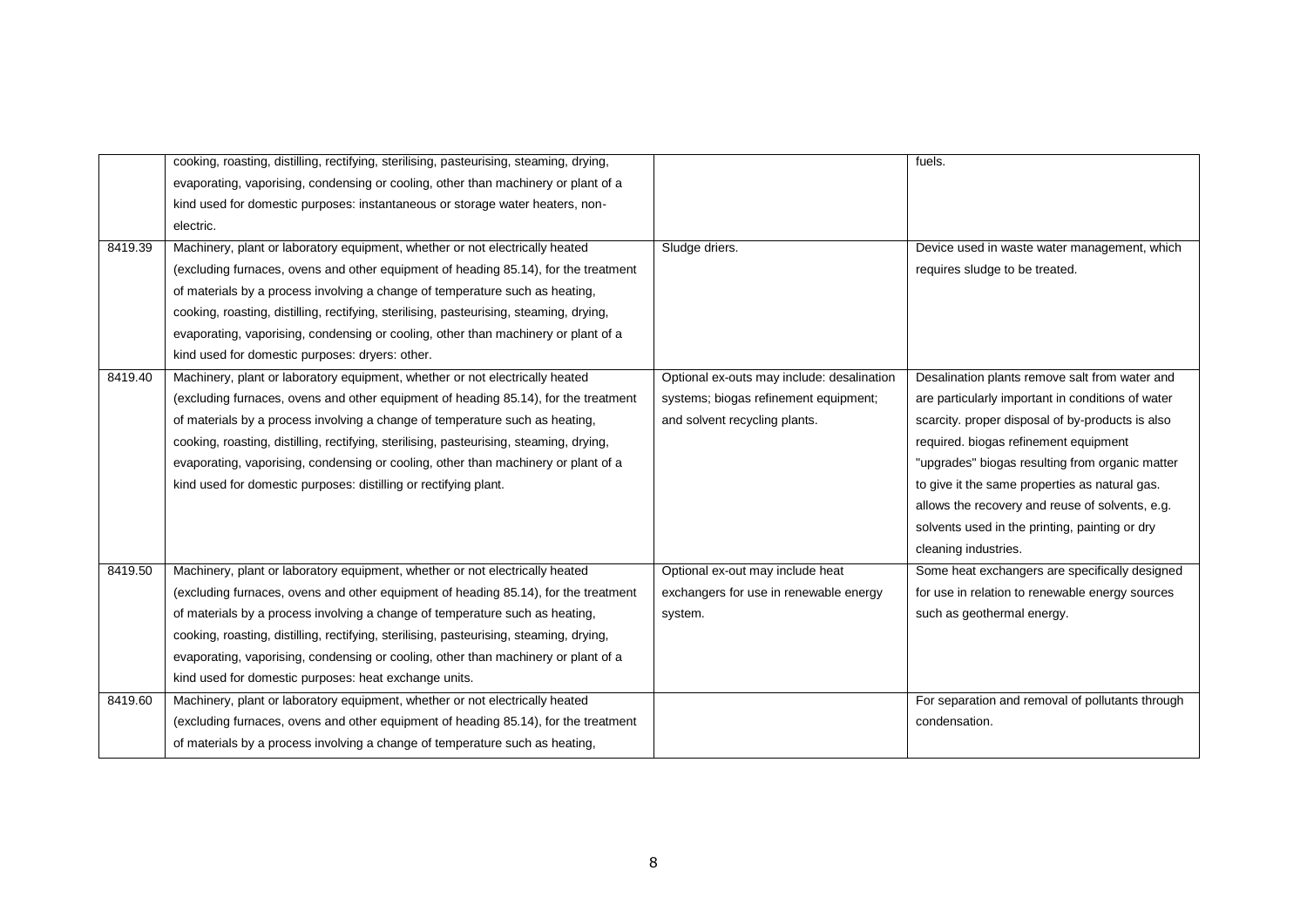|         | cooking, roasting, distilling, rectifying, sterilising, pasteurising, steaming, drying,    |                                               |                                                    |
|---------|--------------------------------------------------------------------------------------------|-----------------------------------------------|----------------------------------------------------|
|         | evaporating, vaporising, condensing or cooling, other than machinery or plant of a         |                                               |                                                    |
|         | kind used for domestic purposes: machinery for liquefying air or other gases.              |                                               |                                                    |
| 8419.89 | Machinery, plant or laboratory equipment, whether or not electrically heated               | Evaporators and dryers, for water and         | For processing water and waste water and the       |
|         | (excluding furnaces, ovens and other equipment of heading 85.14), for the treatment        | waste water treatment. condensers and         | separation and removal of pollutants through       |
|         | of materials by a process involving a change of temperature such as heating,               | cooling towers. biogas reactors; digestion    | condensation. includes fluidised bed systems       |
|         | cooking, roasting, distilling, rectifying, sterilising, pasteurising, steaming, drying,    | tanks and biogas refinement equipment.        | (bubbling, circulating, etc.) and biomass boilers. |
|         | evaporating, vaporising, condensing or cooling, other than machinery or plant of a         |                                               | can also help anaerobic digestion of organic       |
|         | kind used for domestic purposes: other.                                                    |                                               | matter.                                            |
| 8419.90 | Machinery, plant or laboratory equipment, whether or not electrically heated               | Optional ex-outs may include: parts for       | Parts used in the maintenance and repair of solar  |
|         | (excluding furnaces, ovens and other equipment of heading 85.14), for the treatment        | 8419.19 ex, including for solar boiler/water  | water heaters (etc.). which use solar thermal      |
|         | of materials by a process involving a change of temperature such as heating,               | heater; insulation, temperature sensor for    | energy to heat water, producing no pollution. use  |
|         | cooking, roasting, distilling, rectifying, sterilising, pasteurising, steaming, drying,    | solar boiler/water heater; differential       | of solar water heating displaces the burning of    |
|         | evaporating, vaporising, condensing or cooling, other than machinery or plant of a         | temperature controller for solar              | other, pollution-creating fuels.                   |
|         | kind used for domestic purposes: parts.                                                    | boiler/water heater; evacuated glass tubes    |                                                    |
|         |                                                                                            | for solar boiler/water heater; heat pipes for |                                                    |
|         |                                                                                            | solar boiler/water heater. parts of           |                                                    |
|         |                                                                                            | 8419.40x, 8419.50x, 8419.60, 8419.89x         |                                                    |
| 8421.19 | Centrifuges, including centrifugal dryers: other.                                          | Oil skimmer.                                  | Equipment used to remove oil floating on water     |
|         |                                                                                            |                                               | and is commonly used for oil spill remediations.   |
| 8421.21 | Centrifuges: filtering or purifying machinery and apparatus, for liquids: for filtering or |                                               | Used to filter and purify water for a variety of   |
|         | purifying water.                                                                           |                                               | environmental, industrial and scientific           |
|         |                                                                                            |                                               | applications, including water treatment plants and |
|         |                                                                                            |                                               | wastewater treatment facilities.                   |
| 8421.29 | Centrifuges: filtering or purifying machinery and apparatus, for liquids: other.           |                                               | Used to remove contaminants from wastewater,       |
|         |                                                                                            |                                               | by chemical recovery, oil/water separation,        |
|         |                                                                                            |                                               | screening or straining.                            |
| 8421.39 | Centrifuges: filtering or purifying machinery and apparatus, for gases: other.             | Optional ex-out may include: catalytic        | Physical, mechanical, chemical or electrostatic    |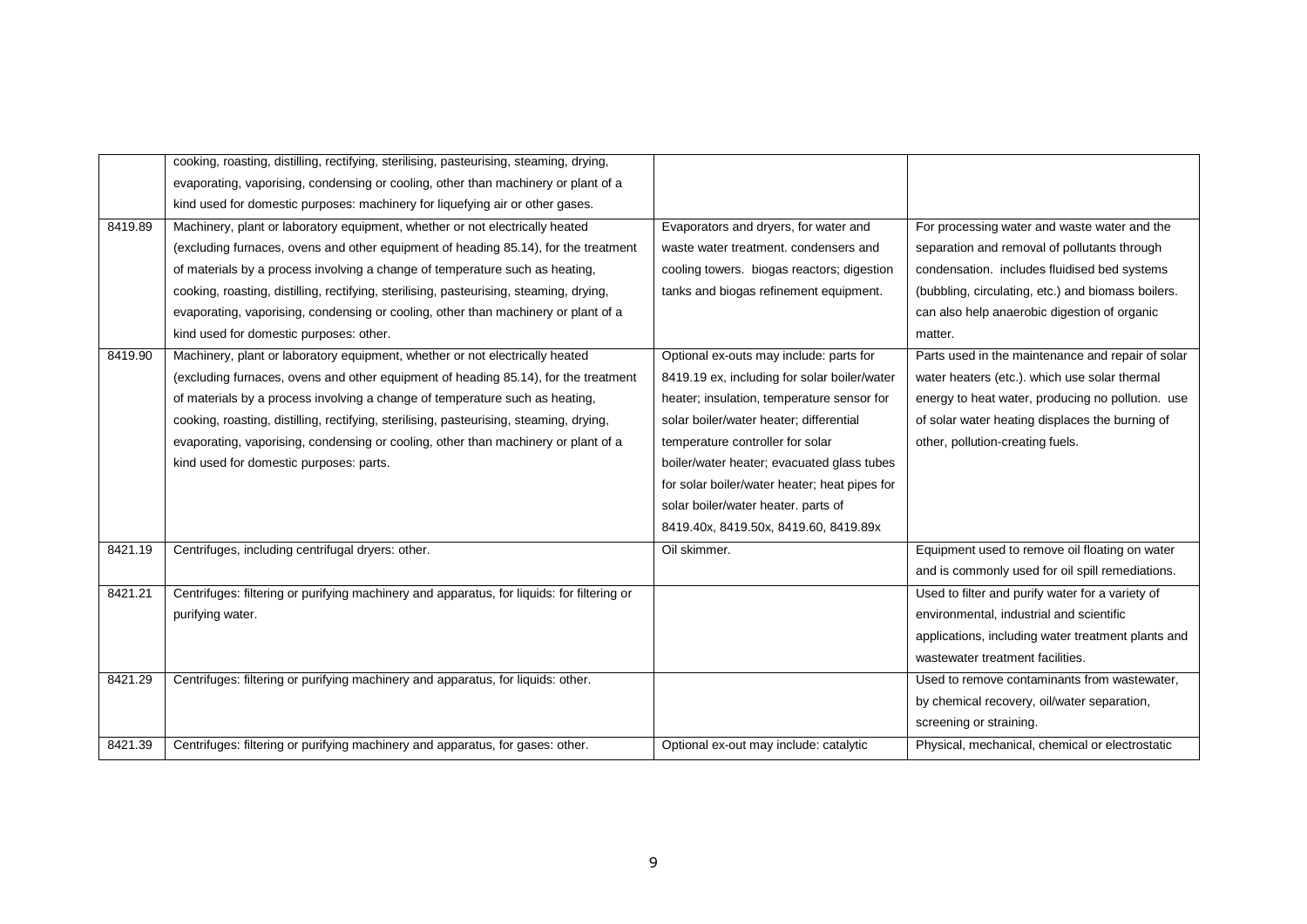|         |                                                                                          | converters / gas separation equipment /       | filters and purifiers for the removal of cov, solid or |
|---------|------------------------------------------------------------------------------------------|-----------------------------------------------|--------------------------------------------------------|
|         |                                                                                          | pneumatic fluid power filters rated at 550    | liquid particles in gases, etc.                        |
|         |                                                                                          | kpa or greater / industrial gas cleaning      |                                                        |
|         |                                                                                          | equipment / electrostatic filters             |                                                        |
|         |                                                                                          | (precipitators).                              |                                                        |
| 8421.91 | Centrifuges: filtering or purifying machinery and apparatus, for gases: parts of         | Parts for 8421.19x.                           | Used for the maintenance and repair of                 |
|         | centrifuges, including centrifugal dryers.                                               |                                               | equipment that removes oil floating on water and       |
|         |                                                                                          |                                               | is commonly used for oil spill remediation.            |
| 8421.99 | Centrifuges: filtering or purifying machinery and apparatus, for gases: parts; other.    | Parts for 8421.21 and 8421.29.                | Including sludge belt filter presses and belt          |
|         |                                                                                          |                                               | thickeners.                                            |
| 8422.90 | Dish washing machines; machinery for cleaning or drying bottles or other containers;     | Parts for cleaning/drying bottles (relates to | Parts are used to assemble and maintain                |
|         | machinery for filling, closing, sealing or labelling bottles, cans, boxes, bags or other | 8422.20)                                      | equipment that is used to clean and dry bottles so     |
|         | containers; machinery for capsuling bottles, jars, tubes and similar containers; other   |                                               | that they can be recycled and re-used.                 |
|         | packing or wrapping machinery (including heat-shrink wrapping machinery);                |                                               |                                                        |
|         | machinery for aerating beverages: parts.                                                 |                                               |                                                        |
| 8428.33 | Other lifting, handling, loading or unloading machinery (for example, lifts, escalators, | Optional ex-out may include troughed belt     | For transport of waste around the treatment plant.     |
|         | conveyors, teleferics): other continuous-action elevators and conveyors, for goods or    | (cleat type) conveyor, length above 4m,       |                                                        |
|         | materials: other, belt type.                                                             | transfer capacity not less than 20m3/hr.      |                                                        |
| 8466.94 | Parts and accessories suitable for use solely or principally with the machines of        | Parts for machines described in 8469.21       | Assists in compacting and compressing metals,          |
|         | heading 84.56 to 84.65, including work or tool holders, self-opening dieheads,           |                                               | including for recycling.                               |
|         | dividing heads and other special attachments for machine-tools; tool holders for any     |                                               |                                                        |
|         | type of tool for working in the hand: other; for machines of heading 84.62 or 84.63.     |                                               |                                                        |
| 8474.10 | Machinery for sorting, screening, separating or washing.                                 | Machines for sorting, screening,              | Waste classification and processing equipment,         |
|         |                                                                                          | separating or washing, in solid form          | waste reduction or reuse.                              |
|         |                                                                                          | materials.                                    |                                                        |
| 8474.20 | machinery for crushing or grinding.                                                      |                                               | used for solid waste treatment or recycling.           |
| 8474.39 | Machinery for mixing or kneading: other                                                  | Other machines for mixing or kneading, in     | Waste classification and processing equipment,         |
|         |                                                                                          | solid form materials.                         | waste reduction or reuse.                              |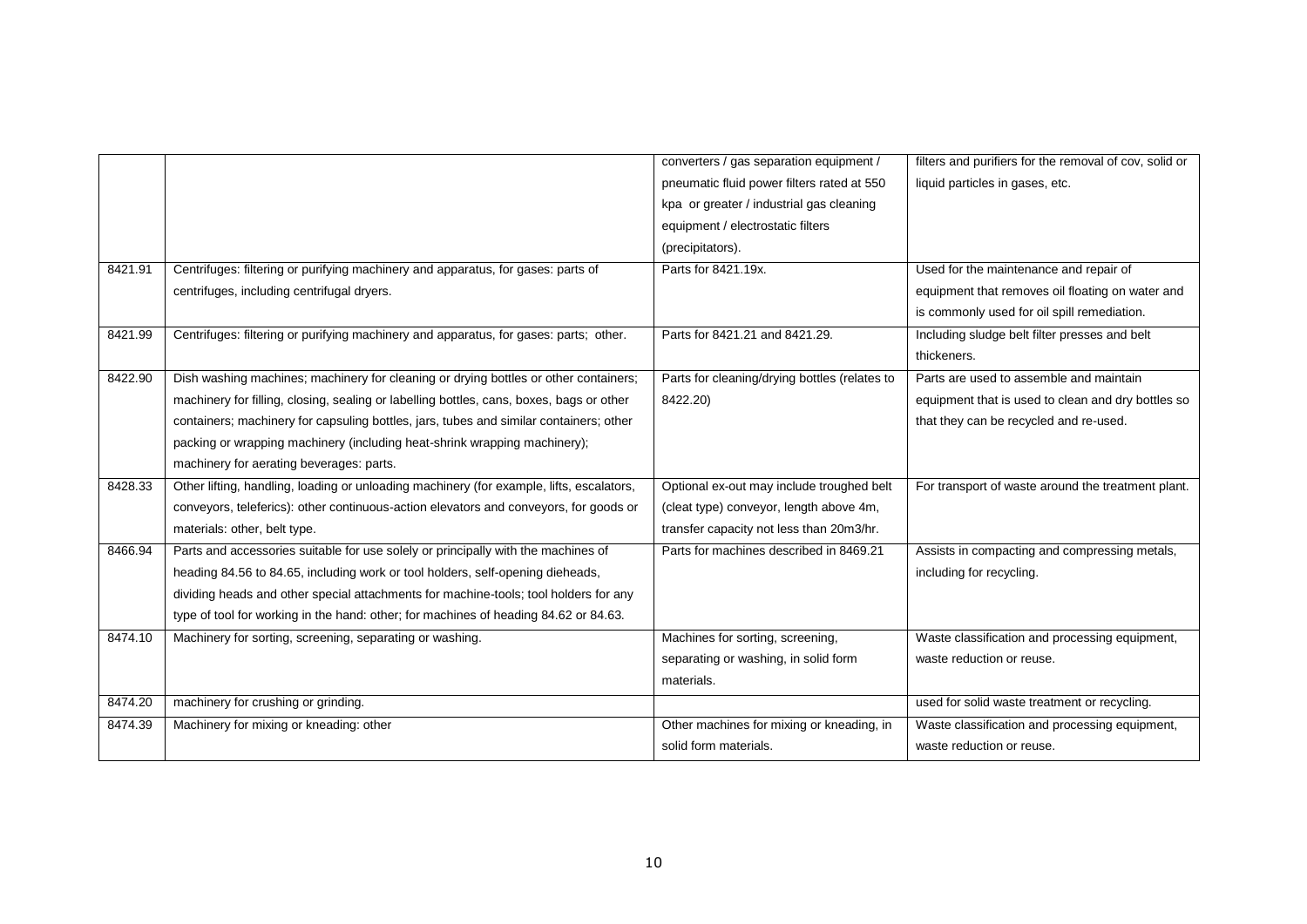| 8474.80 | Machinery for sorting, screening, separating, washing, crushing, grinding, mixing or   | Machines for agglomerating, moulding,        | Waste reduction or reuse.                        |
|---------|----------------------------------------------------------------------------------------|----------------------------------------------|--------------------------------------------------|
|         | kneading earth, stone or other mineral substances, in solid form; machinery for        | forming, in solid form materials.            |                                                  |
|         | agglomerating, shaping or moulding solid mineral fuels, ceramic paste, unhardened      |                                              |                                                  |
|         | cements, plastering materials or other mineral products in powder or paste form;       |                                              |                                                  |
|         | machines for forming foundry moulds of sand: other.                                    |                                              |                                                  |
| 8474.90 | Machinery for sorting, screening, separating, washing, crushing, grinding, mixing or   | Parts of machines of heading 84.74           | Waste classification and processing equipment,   |
|         | kneading earth, stone or other mineral substances, in solid form; machinery for        |                                              | waste reduction or reuse.                        |
|         | agglomerating, shaping or moulding solid mineral fuels, ceramic paste, unhardened      |                                              |                                                  |
|         | cements, plastering materials or other mineral products in powder or paste form;       |                                              |                                                  |
|         | machines for forming foundry moulds of sand: parts.                                    |                                              |                                                  |
| 8479.82 | Machines and mechanical appliances having individual functions, not specified or       | Waste sorting, screening, crushing,          | Used to prepare waste for recycling; mixing of   |
|         | included elsewhere in this chapter: other machines and mechanical appliances:          | grinding, shredding, washing and             | wastewater during treatment; preparing organic   |
|         | mixing, kneading, crushing, grinding, screening, sifting, homogenising, emulsifying or | compacting devices. agitator for             | waste for composting; (composting can minimise   |
|         | stirring machines.                                                                     | wastewater treatment; flash mixer and        | the amount of waste going to landfill as well as |
|         |                                                                                        | flocculator.                                 | recovering the valuable nutrient and energy      |
|         |                                                                                        |                                              | content of the waste).                           |
| 8479.89 | Machines and mechanical appliances having individual functions, not specified or       | Optional ex-outs may include; trash and      | Machines and appliances designed for a wide      |
|         | included elsewhere in this chapter: other machines and mechanical appliances: other.   | other waste presses; shredders; dust         | range of areas of environmental management       |
|         |                                                                                        | collection and storage devices; water and    | including waste, waste water, drinking water     |
|         |                                                                                        | wastewater collecting and sampling           | production and soil remediation. in-vessel       |
|         |                                                                                        | equipment; chlorine generators; equipment    | composting systems can handle large amounts of   |
|         |                                                                                        | for solid/liquid separation; flocculation or | waste and speed up decomposition. trash          |
|         |                                                                                        | thickening of sewage sludge; machinery       | compactors reduce the volume of solid waste,     |
|         |                                                                                        | and apparatus for landfill gas monitoring;   | allowing more efficient transport and disposal.  |
|         |                                                                                        | anaerobic digesters for treatment of         |                                                  |
|         |                                                                                        | organic waste including production of        |                                                  |
|         |                                                                                        | biogas; machinery and apparatus for          |                                                  |
|         |                                                                                        | landfill leachate treatment; machinery,      |                                                  |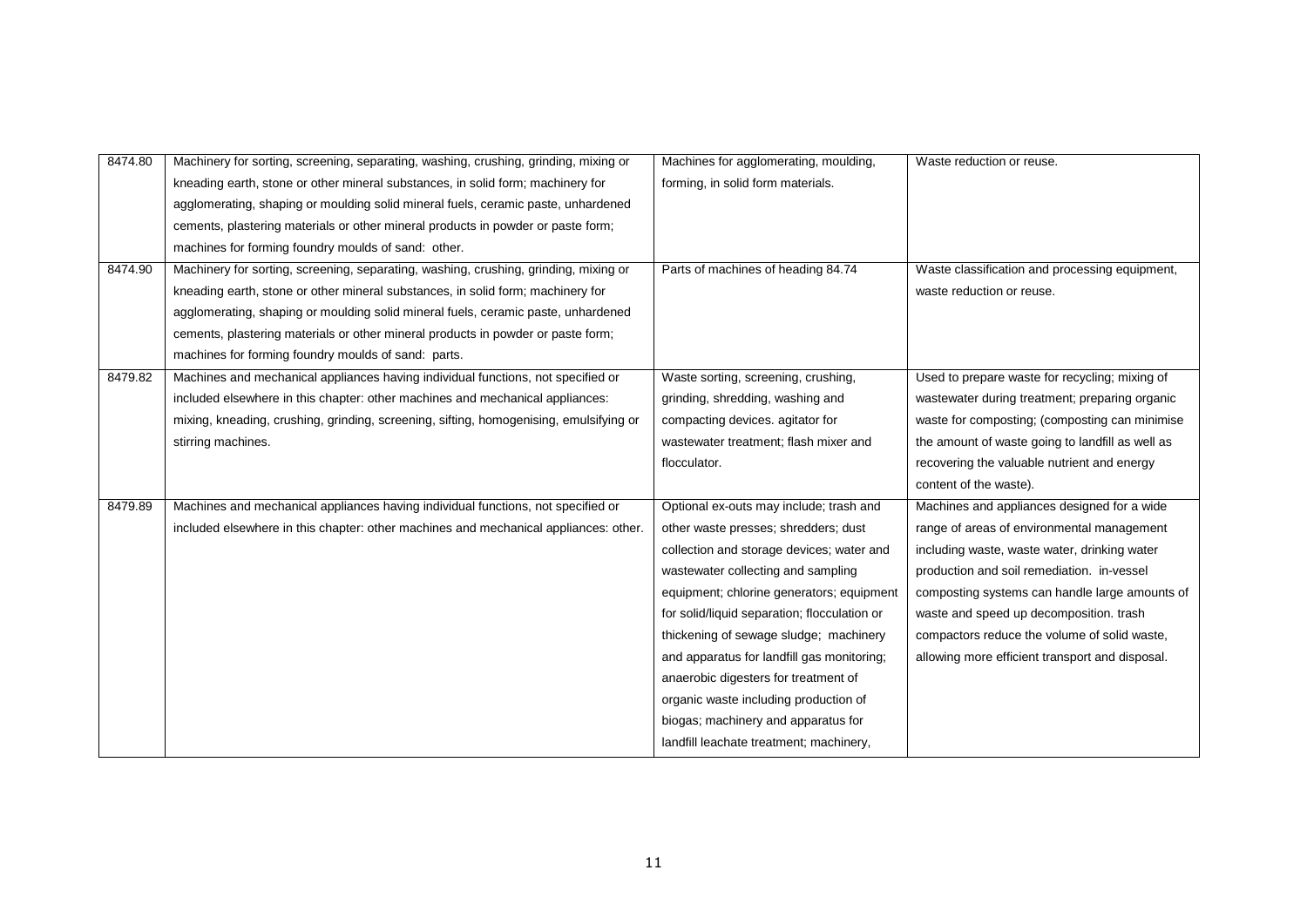|         |                                                                                          | apparatus and vehicles for composting;    |                                                    |
|---------|------------------------------------------------------------------------------------------|-------------------------------------------|----------------------------------------------------|
|         |                                                                                          | soil sampling equipment; soil remediation |                                                    |
|         |                                                                                          | equipment; machines and appliances for    |                                                    |
|         |                                                                                          | oil spill recovery; and aquatic weed      |                                                    |
|         |                                                                                          | harvesters.                               |                                                    |
| 8479.90 | Machines and mechanical appliances having individual functions, not specified or         | Parts for 8479.82x and 8479.89x.          | (same as 8479.89) machines and appliances          |
|         | included elsewhere in this chapter: other machines and mechanical appliances: parts      |                                           | designed for a wide range of areas of              |
|         |                                                                                          |                                           | environmental management including waste,          |
|         |                                                                                          |                                           | waste water, drinking water production and soil    |
|         |                                                                                          |                                           | remediation. in-vessel composting systems can      |
|         |                                                                                          |                                           | handle large amounts of waste and speed up         |
|         |                                                                                          |                                           | decomposition. trash compactors reduce the         |
|         |                                                                                          |                                           | volume of solid waste, allowing more efficient     |
|         |                                                                                          |                                           | transport and disposal.                            |
| 8481.80 | Taps, clocks, valves and similar appliances for pipes, boiler shells, tanks, vats or the |                                           | For handling and transport of wastewater or        |
|         | like, including pressure-reducing valves and thermostatically controlled valves: other   |                                           | slurries during treatment.                         |
|         | appliances.                                                                              |                                           |                                                    |
| 8481.90 | Taps, clocks, valves and similar appliances for pipes, boiler shells, tanks, vats or the |                                           | For effective management, control, handling and    |
|         | like, including pressure-reducing valves and thermostatically controlled valves: parts.  |                                           | transport of water.                                |
| 8483.40 | Gears and gearing, other than toothed wheels, chain sprockets and other                  | Gearboxes for wind turbines.              | Gearboxes transform the (relatively slow) rotation |
|         | transmission elements presented separately; ball or roller screws; gear boxes and        |                                           | of the blades of wind turbines into the speed      |
|         | other speed changers, including torque converters.                                       |                                           | required to produce (renewable) electricity.       |
| 8483.60 | Clutches and shaft couplings (including universal joints)                                | Clutches and shaft couplings imported for | Used for initial assembly, repair, and             |
|         |                                                                                          | use with wind turbines to produce         | maintenance of wind energy systems.                |
|         |                                                                                          | electricity.                              |                                                    |
| 8501.62 | electric generators: ac generators (alternators) of an output exceeding 75 kva but not   |                                           | used in conjunction with boiler and turbines (also |
|         | exceeding 375 kva.                                                                       |                                           | listed under 8406.81 and 8406.82) to generate      |
|         |                                                                                          |                                           | electricity in renewable energy plants. must use   |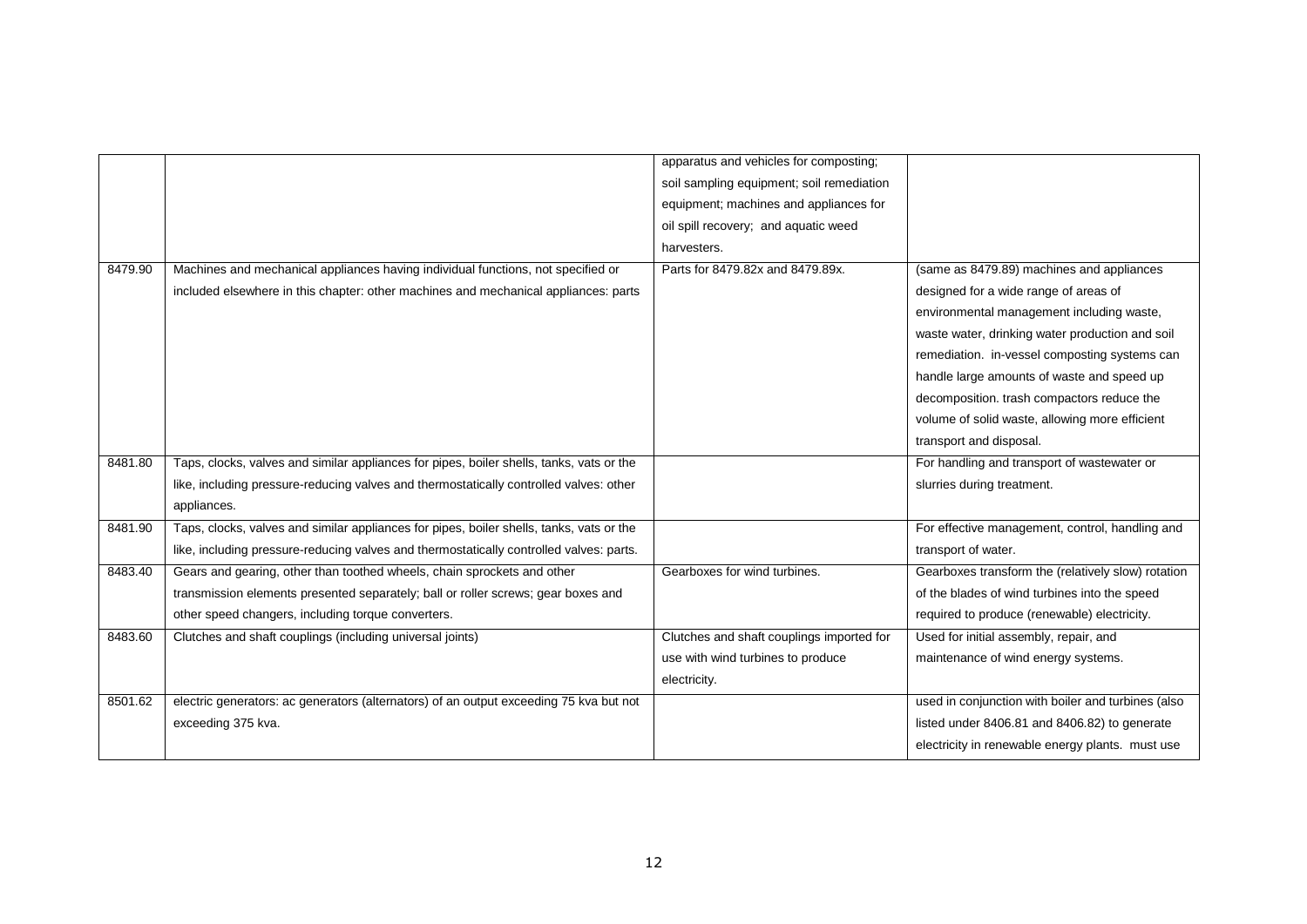|         |                                                                                      |                                            | these turbines and generators in combination to    |
|---------|--------------------------------------------------------------------------------------|--------------------------------------------|----------------------------------------------------|
|         |                                                                                      |                                            | produce electricity from renewable fuels (e.g.,    |
|         |                                                                                      |                                            | biomass). size is "exceeding 75 kva but not        |
|         |                                                                                      |                                            | exceeding 375 kva".                                |
| 8501.63 | Electric generators: ac generators (alternators) of an output exceeding 375 kva but  |                                            | Used in conjunction with boiler and turbines (also |
|         | not exceeding 750 kva.                                                               |                                            | listed under 8406.81 and 8406.82) to generate      |
|         |                                                                                      |                                            | electricity in renewable energy plants. must use   |
|         |                                                                                      |                                            | these turbines and generators in combination to    |
|         |                                                                                      |                                            | produce electricity from renewable fuels (e.g.,    |
|         |                                                                                      |                                            | biomass). size is "exceeding 75 kva but not        |
|         |                                                                                      |                                            | exceeding 375 kva".                                |
| 8501.64 | Electric generators: ac generators (alternators) of an output exceeding 750 kva.     |                                            | Used in conjunction with boiler and turbines (also |
|         |                                                                                      |                                            | listed under 8406.81 and 8406.82) to generate      |
|         |                                                                                      |                                            | electricity in renewable energy plants. must use   |
|         |                                                                                      |                                            | these turbines and generators in combination to    |
|         |                                                                                      |                                            | produce electricity from renewable fuels (e.g.,    |
|         |                                                                                      |                                            | biomass). size is "exceeding 750 kva."             |
| 8502.31 | Electric generating sets and rotary converters: other generating sets: wind-powered. |                                            | Electricity generation from a renewable resource   |
|         |                                                                                      |                                            | (wind).                                            |
| 8502.39 | Electric generating sets and rotary converters: other generating sets: other.        | Optional ex-outs may include: combined     | Combined heat and power systems produce            |
|         |                                                                                      | heat and power systems using biomass       | usable power (usually electricity) and heat at the |
|         |                                                                                      | and/or biogas; portable solar power        | same time. micro combined heat and power           |
|         |                                                                                      | generation equipment; solar power electric | systems are very efficient for domestic use,       |
|         |                                                                                      | generating sets; small hydro powered       | particularly in places where reticulated natural   |
|         |                                                                                      | generating plant; wave power generating    | gas and hot water central heating are the norm.    |
|         |                                                                                      | plant; and gas turbine sets for biomass    | 'distributed generation' also minimises            |
|         |                                                                                      | plants.                                    | transmission losses through national grids,        |
|         |                                                                                      |                                            | reducing the need to increase centralised          |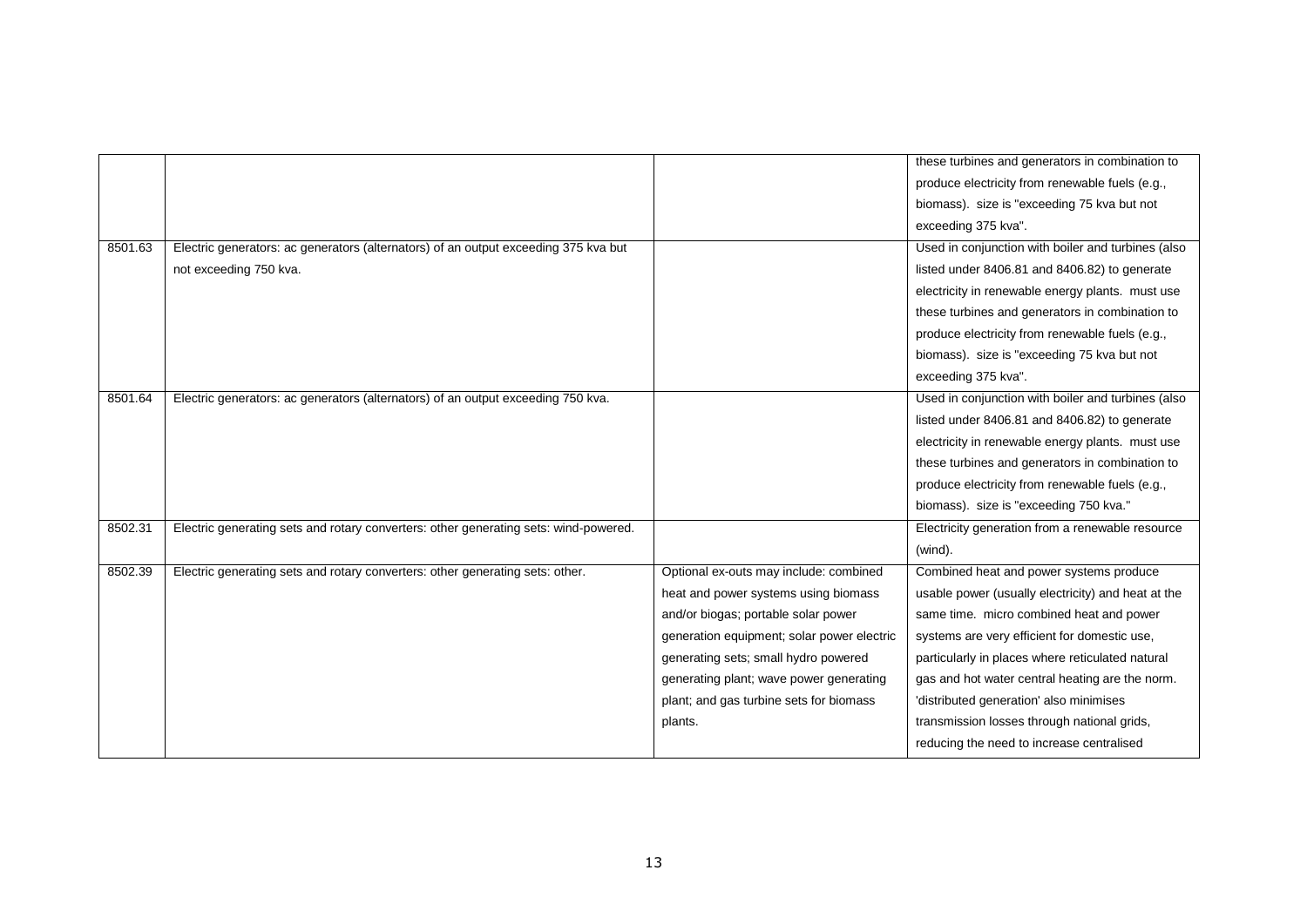|         |                                                                                          |                                            | generating capacity and transmission networks.       |
|---------|------------------------------------------------------------------------------------------|--------------------------------------------|------------------------------------------------------|
| 8503.00 | Parts suitable for use solely or principally with the machines of heading 85.01 or       | Parts for 8502.31 and optional ex-out may  | Parts of the generators and generating sets listed   |
|         | 85.02.                                                                                   | include: 8502.39x.                         | under 8483.40 (for renewable energy systems).        |
|         |                                                                                          |                                            | relevant parts include for instance nacelles and     |
|         |                                                                                          |                                            | blades for wind turbines.                            |
| 8504.40 | Electric static converters.                                                              | Inverters for use with machines of 8502.39 | Converts solar energy into electricity and can be    |
|         |                                                                                          | and 8541.40 to produce electricity.        | used to convert dc current from the                  |
|         |                                                                                          |                                            | photovoltaic/solar cells into conventional ac        |
|         |                                                                                          |                                            | electricity which can run many household and         |
|         |                                                                                          |                                            | office products such as, kitchen appliances,         |
|         |                                                                                          |                                            | microwaves, tvs, radios, computers and so on.        |
| 8504.90 | Electric transformers, static converters (for example, rectifiers) and indictors: other. | Parts for 8504.40x.                        | Used to convert dc current from renewable            |
|         |                                                                                          |                                            | energy generating sets into conventional ac          |
|         |                                                                                          |                                            | electricity.                                         |
| 8505.90 | Electro-magnets; permanent magnets and articles intended to become permanent             | Electromagnet; parts of magnetic           | Used to remove metal content from waste for          |
|         | magnets after magnetisation; electro-magnetic or permanent magnet chucks, clamps         | separator; magnetic pulley; suspended      | recycling.                                           |
|         | and similar holding devices; electro-magnetic couplings, clutches and brakes, electro-   | magnet and magnet drum.                    |                                                      |
|         | magnetic lifting heads: parts.                                                           |                                            |                                                      |
| 8507.80 | Electric accumulators, including separators thereof, whether or not rectangular          | Of a capacity no less than 100 kw          | Advanced storage batteries allow utilities to easily |
|         | (including square): other accumulators.                                                  |                                            | shift loads between peak and off-peak periods,       |
|         |                                                                                          |                                            | thus significantly reducing network losses and       |
|         |                                                                                          |                                            | enhancing energy efficiency, these batteries also    |
|         |                                                                                          |                                            | facilitate utility-level integration of renewable    |
|         |                                                                                          |                                            | energy and support the smart grid.                   |
| 8512.10 | Electrical lighting or signalling equipment (excluding articles of heading 85.39),       |                                            | Bicycles and their spare parts exert positive effect |
|         | windscreen wipers, defrosters and demisters, of a kind used for cycles or motor          |                                            | on reducing exhaust emissions from automobiles,      |
|         | vehicles: lighting or visual equipment of a kind used on bicycles.                       |                                            | air pollution and greenhouse effect, etc.            |
| 8514.10 | Industrial or laboratory electric furnaces and ovens (including those functioning by     | Optional ex-outs may include: waste        | These products are used to destroy solid and         |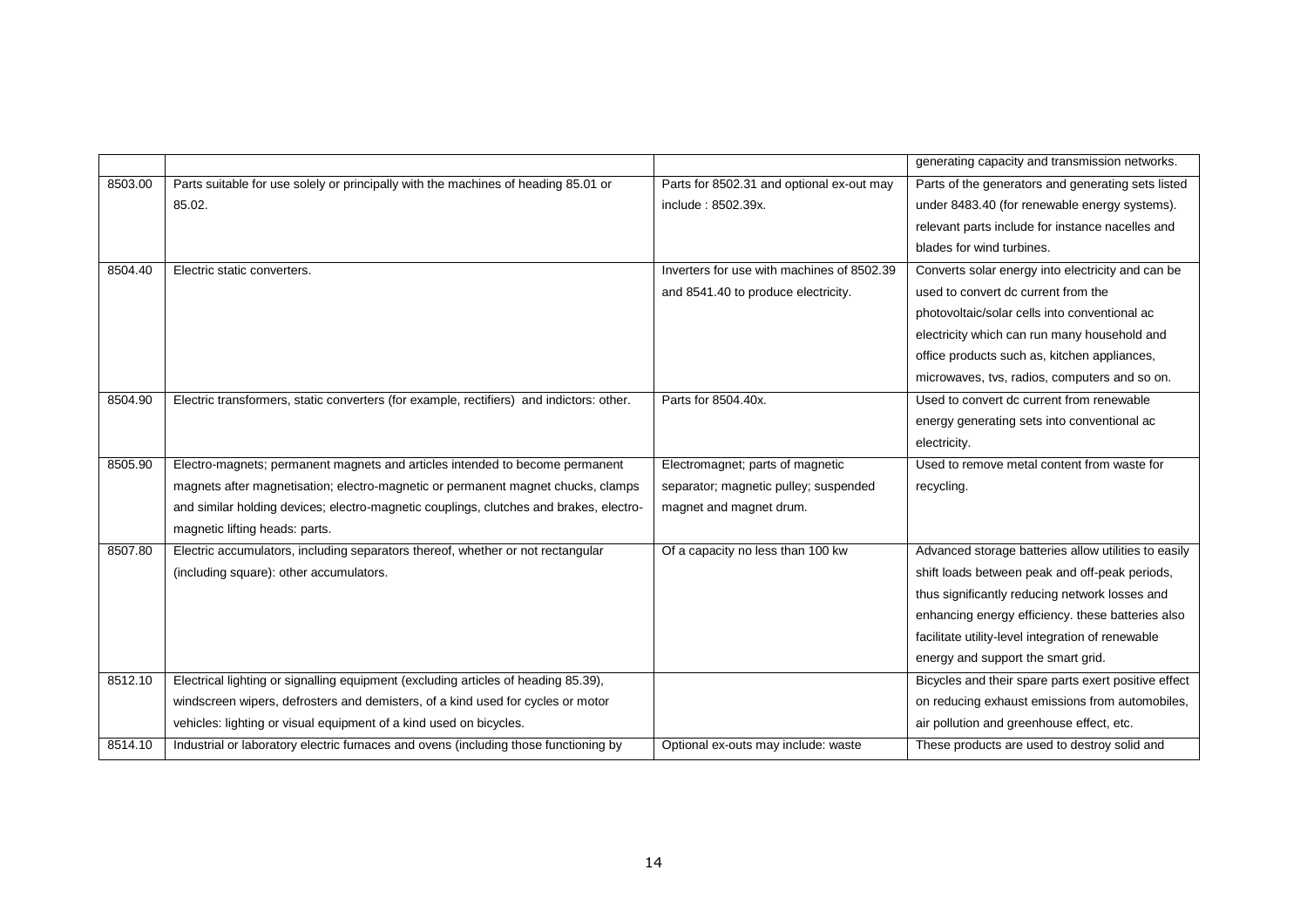|         | nduction or dielectric loss); other industrial or laboratory equipment for the heat     | incinerators and heat or catalytic  | hazardous wastes. catalytic incinerators are        |
|---------|-----------------------------------------------------------------------------------------|-------------------------------------|-----------------------------------------------------|
|         | treatment of materials by induction or dielectric loss: resistance heated furnaces and  | incinerators.                       | designed for the destruction of pollutants (such as |
|         | ovens.                                                                                  |                                     | voc) by heating polluted air and oxidation of       |
|         |                                                                                         |                                     | organic components.                                 |
| 8514.20 | Industrial or laboratory electric furnaces and ovens (including those functioning by    | Optional ex-outs may include: waste | These products are used to destroy solid and        |
|         | induction or dielectric loss); other industrial or laboratory equipment for the heat    | incinerators and heat or catalytic  | hazardous wastes. catalytic incinerators are        |
|         | treatment of materials by induction or dielectric loss: furnaces and ovens functioning  | incinerators.                       | designed for the destruction of pollutants (such as |
|         | by induction or dielectric loss.                                                        |                                     | voc) by heating polluted air and oxidation of       |
|         |                                                                                         |                                     | organic components.                                 |
| 8514.30 | Industrial or laboratory electric furnaces and ovens (including those functioning by    | Optional ex-outs may include: waste | Catalytic incinerators are designed for the         |
|         | induction or dielectric loss); other industrial or laboratory equipment for the heat    | incinerators and heat or catalytic  | destruction of pollutants (such as voc) by heating  |
|         | treatment of materials by induction or dielectric loss: other furnaces and ovens.       | incinerators.                       | polluted air and oxidation of organic components.   |
| 8514.90 | Industrial or laboratory electric furnaces and ovens (including those functioning by    | Optional ex outs include: parts for | Parts for the equipment listed will facilitate the  |
|         | induction or dielectric loss); other industrial or laboratory equipment for the heat    | 8514.10x, 8514.30x and 8514.30x.    | destruction of pollutants (such as voc) by heating  |
|         | treatment of materials by induction or dielectric loss: parts.                          |                                     | polluted air and oxidation of organic components.   |
| 8516.29 | Electric space heating apparatus and electric soil heating apparatus: other.            | Electric soil heating apparatus.    | Use heat to disinfect or remove organic             |
|         |                                                                                         |                                     | compounds (e.g. pesticides, hydrocarbons) from      |
|         |                                                                                         |                                     | soil, and to dry contaminated soil prior to         |
|         |                                                                                         |                                     | treatment processes.                                |
| 8258.51 | Monitors and projectors, not incorporating television reception apparatus; reception    | LED screen - computer monitors      | Low co2 emission, using less electricity            |
|         | apparatus for television, whether or not incorporating radio-broadcast receivers or     |                                     |                                                     |
|         | sound or video recording or reproducing apparatus: other monitors of a kind solely or   |                                     |                                                     |
|         | principally used in an automatic data processing system of heading 84.71.               |                                     |                                                     |
| 8528.59 | Monitors and projectors, not incorporating television reception apparatus; reception    | LED screen - computer monitors      | Low co2 emission, using less electricity            |
|         | apparatus for television, whether or not incorporating radio-broadcast receivers or     |                                     |                                                     |
|         | sound or video recording or reproducing apparatus: other monitors.                      |                                     |                                                     |
| 8539.31 | Electric filament or discharge lamps, including sealed beam lamp units and ultra-violet | For heat and energy management      | Fluorescent lamps use less energy and produce       |
|         | or infra-red lamps; arc-lamps: discharge lamps, other than ultra-violet lamps:          |                                     | less heat per lumen than incandescent bulbs,        |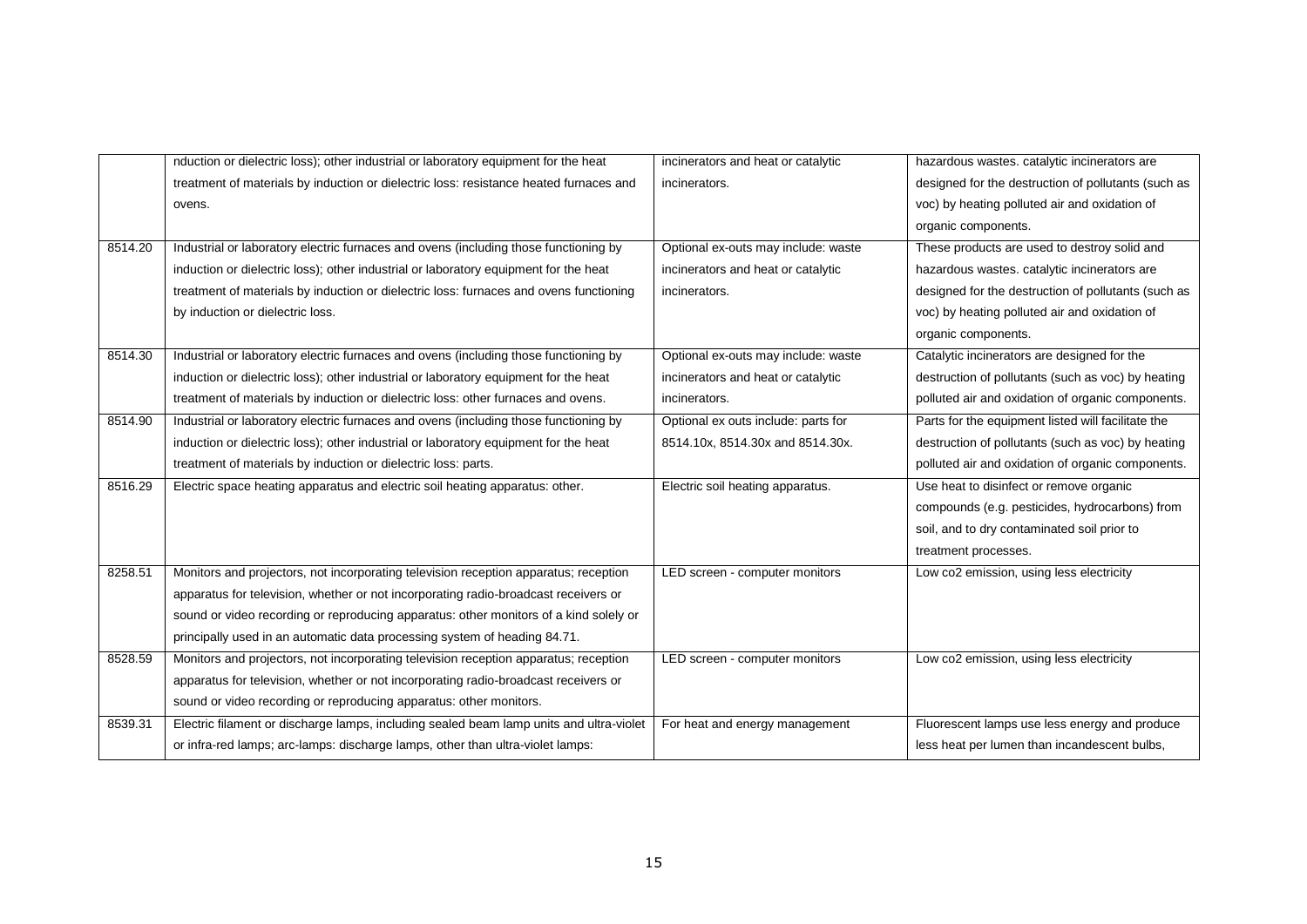|         | fluorescent, hot cathode.                                                              |                                         | benefitting heat and energy management.              |
|---------|----------------------------------------------------------------------------------------|-----------------------------------------|------------------------------------------------------|
| 8541.40 | Photosensitive semiconductor devices, including photovoltaic cells whether or not      | Photovoltaic cells, modules and panels. | Solar photovoltaic cells generate electricity in an  |
|         | assembled in modules or made up into panels; light emitting diodes.                    |                                         | environmentally benign manner (with no               |
|         |                                                                                        |                                         | emissions, noise or heat generated). they are        |
|         |                                                                                        |                                         | particularly suited to electricity generation in     |
|         |                                                                                        |                                         | locations remote from an electricity grid.           |
| 8543.70 | Electrical machines and apparatus, having individual functions, not specified or       | Ozone production system, uv water       | UV light is extremely effective in killing and       |
|         | included elsewhere in this chapter: other machines and apparatus.                      | disinfection/treatment systems (water   | eliminating bacteria, yeasts, viruses, moulds and    |
|         |                                                                                        | treatment)                              | other harmful organisms. uv systems can be used      |
|         |                                                                                        |                                         | in conjunction with sediment and carbon filters to   |
|         |                                                                                        |                                         | create pure drinking water. water disinfection       |
|         |                                                                                        |                                         | ozone (o3) can be used as an alternative to          |
|         |                                                                                        |                                         | chlorine for water disinfection.                     |
| 8543.90 | Electrical machines and apparatus, having individual functions, not specified or       | Parts for 8543.89x.                     | Water disinfection.                                  |
|         | included elsewhere in this chapter: parts                                              |                                         |                                                      |
| 8712.00 | Bicycles and other cycles (including delivery tricycles), not motorised.               |                                         | Bicycles and their spare parts exert positive effect |
|         |                                                                                        |                                         | on reducing exhaust emissions from automobiles,      |
|         |                                                                                        |                                         | air pollution and greenhouse effect, etc.            |
| 8714.91 | Parts and accessories of vehicles of headings 87.11 to 87.13: other: frame and forks,  |                                         | Bicycles and their spare parts exert positive effect |
|         | and parts thereof.                                                                     |                                         | on reducing exhaust emissions from automobiles,      |
|         |                                                                                        |                                         | air pollution and greenhouse effect, etc.            |
| 8714.92 | Parts and accessories of vehicles of headings 87.11 to 87.13: other: wheel rims and    |                                         | Bicycles and their spare parts exert positive effect |
|         | spokes.                                                                                |                                         | on reducing exhaust emissions from automobiles,      |
|         |                                                                                        |                                         | air pollution and greenhouse effect, etc.            |
| 8714.94 | Parts and accessories of vehicles of headings 87.11 to 87.13: other: brakes, including |                                         | Bicycles and their spare parts exert positive effect |
|         | coaster braking hubs and hub brakes, and parts thereof.                                |                                         | on reducing exhaust emissions from automobiles,      |
|         |                                                                                        |                                         | air pollution and greenhouse effect, etc.            |
| 8714.95 | Parts and accessories of vehicles of headings 87.11 to 87.13: other: saddles.          |                                         | Bicycles and their spare parts exert positive effect |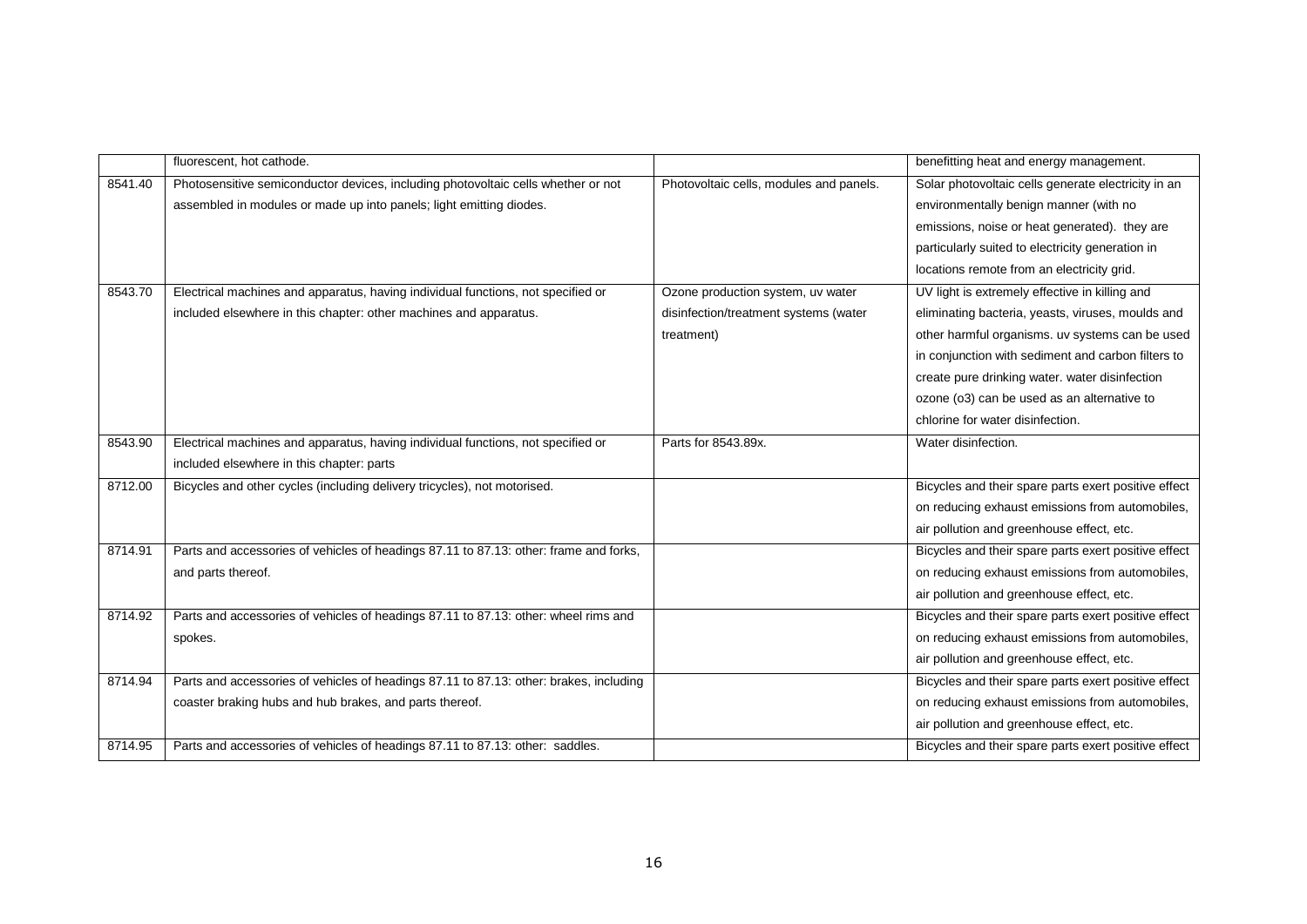|         |                                                                                          |                                          | on reducing exhaust emissions from automobiles,      |
|---------|------------------------------------------------------------------------------------------|------------------------------------------|------------------------------------------------------|
|         |                                                                                          |                                          | air pollution and greenhouse effect, etc.            |
| 8714.96 | Parts and accessories of vehicles of headings 87.11 to 87.13: other: pedals and          |                                          | Bicycles and their spare parts exert positive effect |
|         | crank-gear, and parts thereof.                                                           |                                          | on reducing exhaust emissions from automobiles,      |
|         |                                                                                          |                                          | air pollution and greenhouse effect, etc.            |
| 8714.99 | Parts and accessories of vehicles of headings 87.11 to 87.13: other: other.              |                                          | Bicycles and their spare parts exert positive effect |
|         |                                                                                          |                                          | on reducing exhaust emissions from automobiles,      |
|         |                                                                                          |                                          | air pollution and greenhouse effect, etc.            |
| 9001.90 | Optical fibres and optical fibre bundles; optical fibre cables other than those of       | Solar concentrator systems.              | Used to concentrate and intensify solar power in     |
|         | heading 85.44; sheets and plates of polarising material; lenses (including contact       |                                          | a solar energy system.                               |
|         | lenses), prisms, mirrors and other optical elements, of any material, unmounted, other   |                                          |                                                      |
|         | than such elements of glass not optically worked: other.                                 |                                          |                                                      |
| 9002.90 | Lenses, prisms, mirrors and other optical elements, of any material, mounted, being      | Solar concentrator systems.              | Used to concentrate and intensify solar power in     |
|         | parts of or fittings for instruments or apparatus, other than such elements of glass not |                                          | a solar energy system.                               |
|         | optically worked: other.                                                                 |                                          |                                                      |
| 9013.80 | Liquid crystal devices not constituting articles provided for more specifically in other | Solar heliostats.                        | Heliostats orient mirrors in concentrated solar      |
|         | headings: lasers, other than laser diodes; other optical appliances and instruments,     |                                          | power systems to reflect sunlight on to a csp        |
|         | not specified or included elsewhere in this chapter: other devices, appliances and       |                                          | receiver.                                            |
|         | instruments.                                                                             |                                          |                                                      |
| 9013.90 | Liquid crystal devices not constituting articles provided for more specifically in other | Parts for solar heliostats               | Heliostats orient mirrors in concentrated solar      |
|         | headings: lasers, other than laser diodes; other optical appliances and instruments,     |                                          | power systems to reflect sunlight on to a csp        |
|         | not specified or included elsewhere in this chapter: parts and accessories               |                                          | receiver.                                            |
| 9015.80 | Surveying (including photogrammetrical surveying), hydrographic, oceanographic,          |                                          | Includes instrument and appliances necessary for     |
|         | hydrological, meteorological or geophysical instruments and appliances, excluding        |                                          | measuring the ozone layer and to monitor,            |
|         | compasses; rangefinders: other instruments and appliances.                               |                                          | measure and assist planning for natural risks        |
|         |                                                                                          |                                          | such as earthquakes, cyclones, tsunamis etc.         |
| 9026.10 | Instruments and apparatus for measuring of checking the flow or level of liquids.        | Air quality monitors; and dust emissions | Meters, which check and record the level and/or      |
|         |                                                                                          | monitors.                                | flow of liquids or gases, are routinely used during  |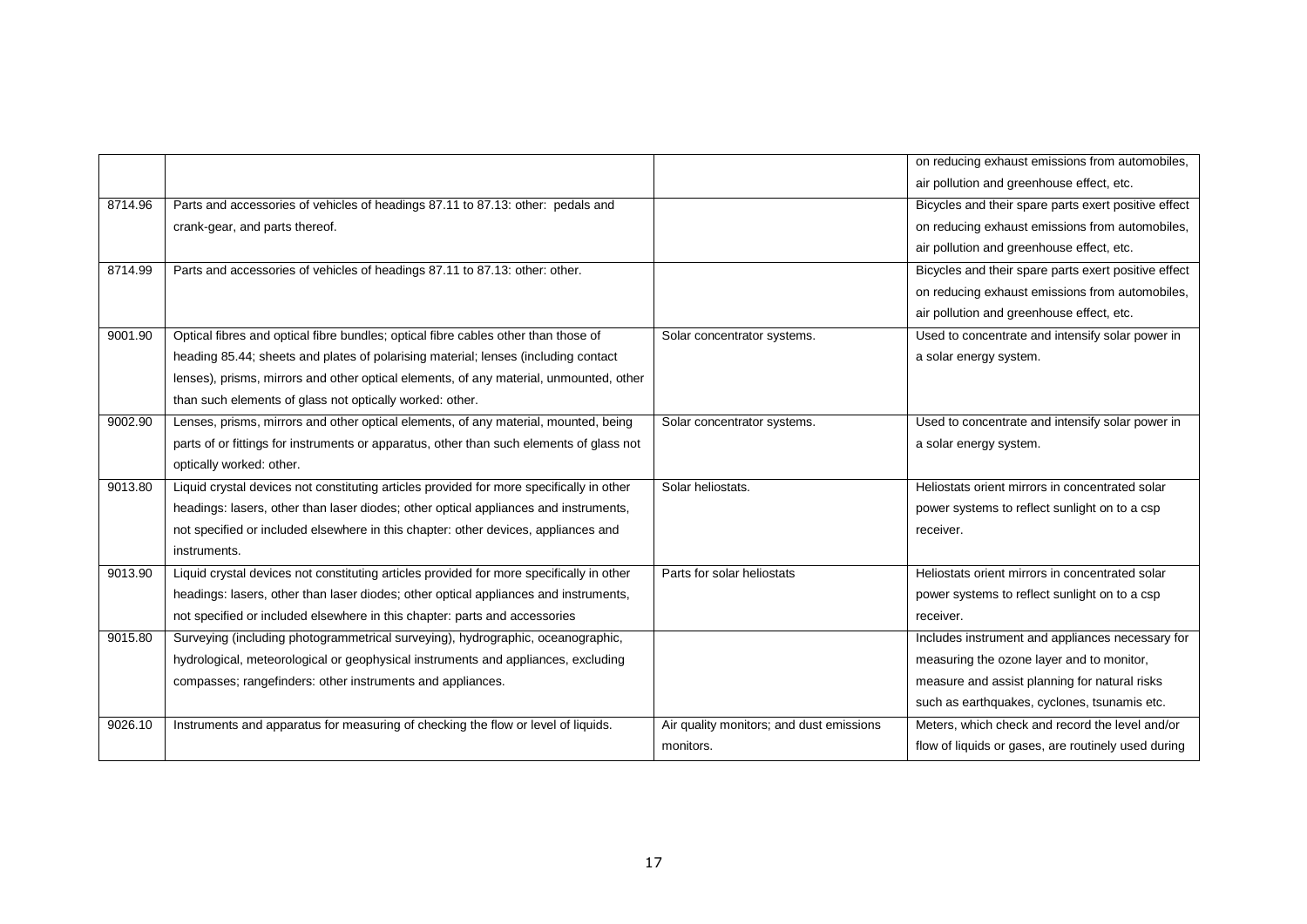|         |                                                                                  |                                           | complex auditing and testing to ensure the        |
|---------|----------------------------------------------------------------------------------|-------------------------------------------|---------------------------------------------------|
|         |                                                                                  |                                           | efficient operation of environmental systems such |
|         |                                                                                  |                                           | as water and wastewater treatment plants, air     |
|         |                                                                                  |                                           | pollution control systems, and hydroelectric      |
|         |                                                                                  |                                           | facilities.                                       |
| 9026.20 | Instruments and apparatus for measuring of checking pressure.                    |                                           | Manometers (devices that measure pressure) are    |
|         |                                                                                  |                                           | used in power plants, water delivery systems, and |
|         |                                                                                  |                                           | other applications such as monitoring indoor air. |
|         |                                                                                  |                                           | there are two principal types: digital manometers |
|         |                                                                                  |                                           | and tube manometers, both of which have           |
|         |                                                                                  |                                           | important environmental applications.             |
| 9026.80 | Instruments and apparatus for measuring of checking the flow, level, pressure or |                                           | These instruments include heat meters that are    |
|         | other variables of liquids or gases (for example, flow meters, level gauges,     |                                           | used to monitor and measure the distribution of   |
|         | manometers, heat meters), excluding instruments and apparatus of heating 90.14,  |                                           | heat from geothermal or biomass district heating  |
|         | 90.15, 90.28 or 90.32: other.                                                    |                                           | systems.                                          |
| 9026.90 | Instruments and apparatus for measuring of checking the flow, level, pressure or |                                           | These are parts for the instruments and devices   |
|         | other variables of liquids or gases (for example, flow meters, level gauges,     |                                           | in 9026.10, 9026.20, and 9026.80.                 |
|         | manometers, heat meters), excluding instruments and apparatus of heating 90.14,  |                                           |                                                   |
|         | 90.15, 90.28 or 90.32: parts and accessories.                                    |                                           |                                                   |
| 9027.10 | Instruments and apparatus for gas or smoke analysis.                             | Air pollution emission monitoring systems | Gas analysers are designed to continuously        |
|         |                                                                                  |                                           | monitor single or multiple gas components, and    |
|         |                                                                                  |                                           | such an instrument is used to analyse air         |
|         |                                                                                  |                                           | emissions from automobiles.                       |
| 9027.20 | Chromatographs and electrophoresis instruments                                   |                                           | Gas and liquid chromatographs use an analytical   |
|         |                                                                                  |                                           | method where a physical separation of the         |
|         |                                                                                  |                                           | sample components occurs prior to detection.      |
|         |                                                                                  |                                           | these instruments can be use to monitor and       |
|         |                                                                                  |                                           | analyse air pollution emissions, ambient air      |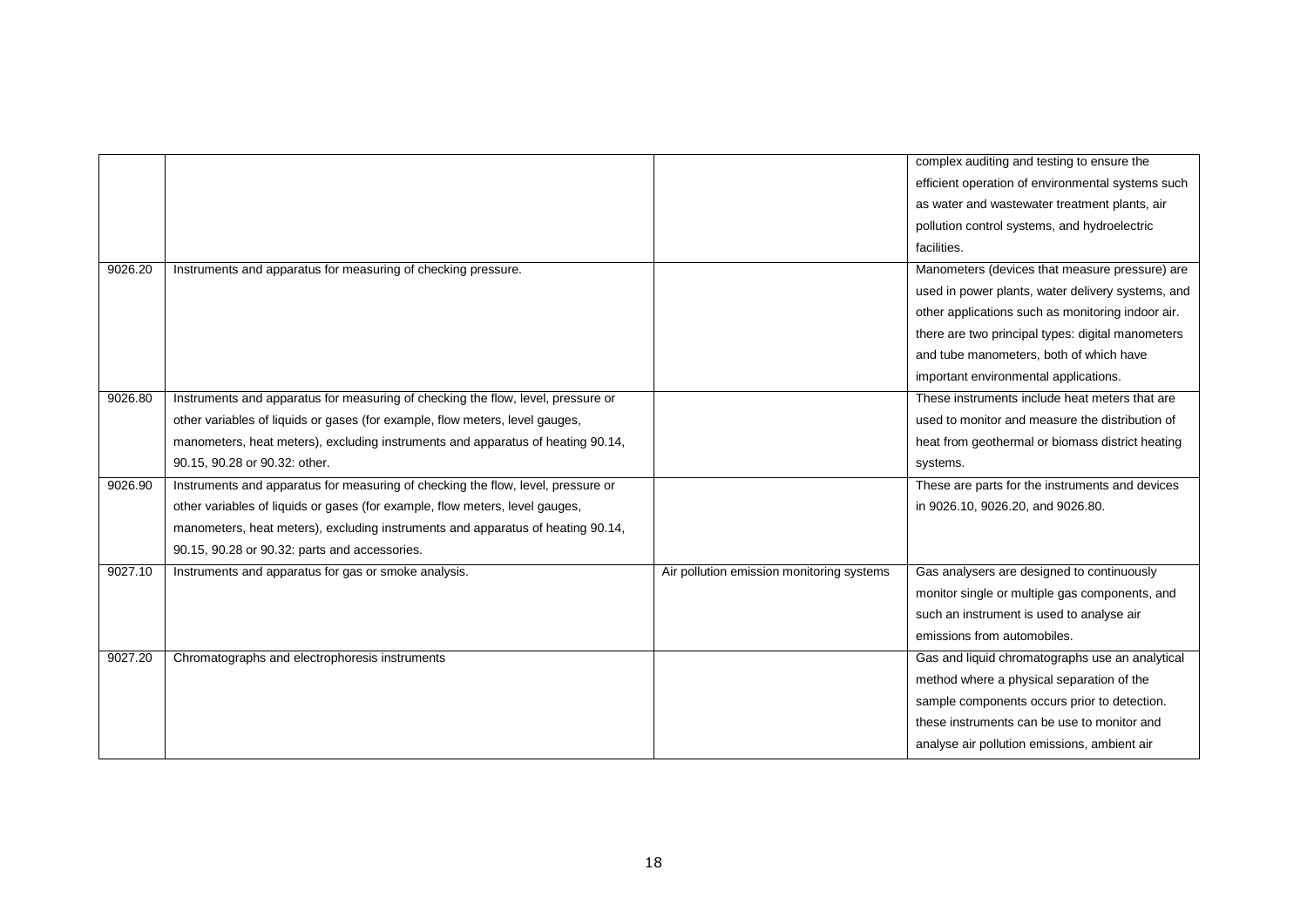|         |                                                                                        |                                            | quality, water quality, etc. electrophoresis        |
|---------|----------------------------------------------------------------------------------------|--------------------------------------------|-----------------------------------------------------|
|         |                                                                                        |                                            | instruments can be used to monitory and analyse     |
|         |                                                                                        |                                            | materials such as particulates emitted from         |
|         |                                                                                        |                                            | incinerators or from diesel exhaust.                |
| 9027.30 | Spectrometers, spectrophotometers and spectrographs; using optical radiations (uv,     |                                            | Spectrometers are used in a wide range of           |
|         | visible, ir)                                                                           |                                            | environmental applications, including to identify   |
|         |                                                                                        |                                            | and characterise unknown chemicals and in           |
|         |                                                                                        |                                            | environmental applications to detect toxins and     |
|         |                                                                                        |                                            | identify trace contaminants. they are also used for |
|         |                                                                                        |                                            | qualitative and quantitative analysis inter alia in |
|         |                                                                                        |                                            | quality control departments, environmental          |
|         |                                                                                        |                                            | control, water management, food processing,         |
|         |                                                                                        |                                            | agriculture and weather monitoring.                 |
| 9027.50 | Instruments and apparatus; using optical radiations (uv, visible, ir), (other than     |                                            | These instruments can be used for chemical,         |
|         | spectrometers, spectrophotometers and spectrographs)                                   |                                            | thermal, or optical analysis of samples, including  |
|         |                                                                                        |                                            | water quality photometers which are used to         |
|         |                                                                                        |                                            | determine the concentration of a solution from its  |
|         |                                                                                        |                                            | colour intensity.                                   |
| 9027.80 | Instruments and apparatus; for physical or chemical analysis; instruments and          | Optional ex-out may include: for analysing | These instruments include: magnetic resonance       |
|         | apparatus for measuring or checking viscosity, porosity, expansion, surface tension or | noise, air, water and hydrocarbons and     | instruments which are used in biologic and          |
|         | the like; instruments and apparatus for measuring or checking quantities of heat,      | heavy metals in soil.                      | geologic analysis; and mass spectrometers which     |
|         | sound or light(including exposure meters); microtomes: other instruments and           |                                            | are used to identify elements and compounds.        |
|         | apparatus                                                                              |                                            |                                                     |
| 9027.90 | Instruments and apparatus; for physical or chemical analysis; instruments and          | Optional ex-outs may include: parts for    | These instruments include microtomes which are      |
|         | apparatus for measuring or checking viscosity, porosity, expansion, surface tension or | 9027.10 and 9027.80x.                      | devices that prepare slices of samples for          |
|         | the like; instruments and apparatus for measuring or checking quantities of heat,      |                                            | analysis. also included here are parts of the       |
|         | sound or light (including exposure meters); microtomes: microtomes; parts and          |                                            | instruments classified in 90.27 and described       |
|         | accessories.                                                                           |                                            | above.                                              |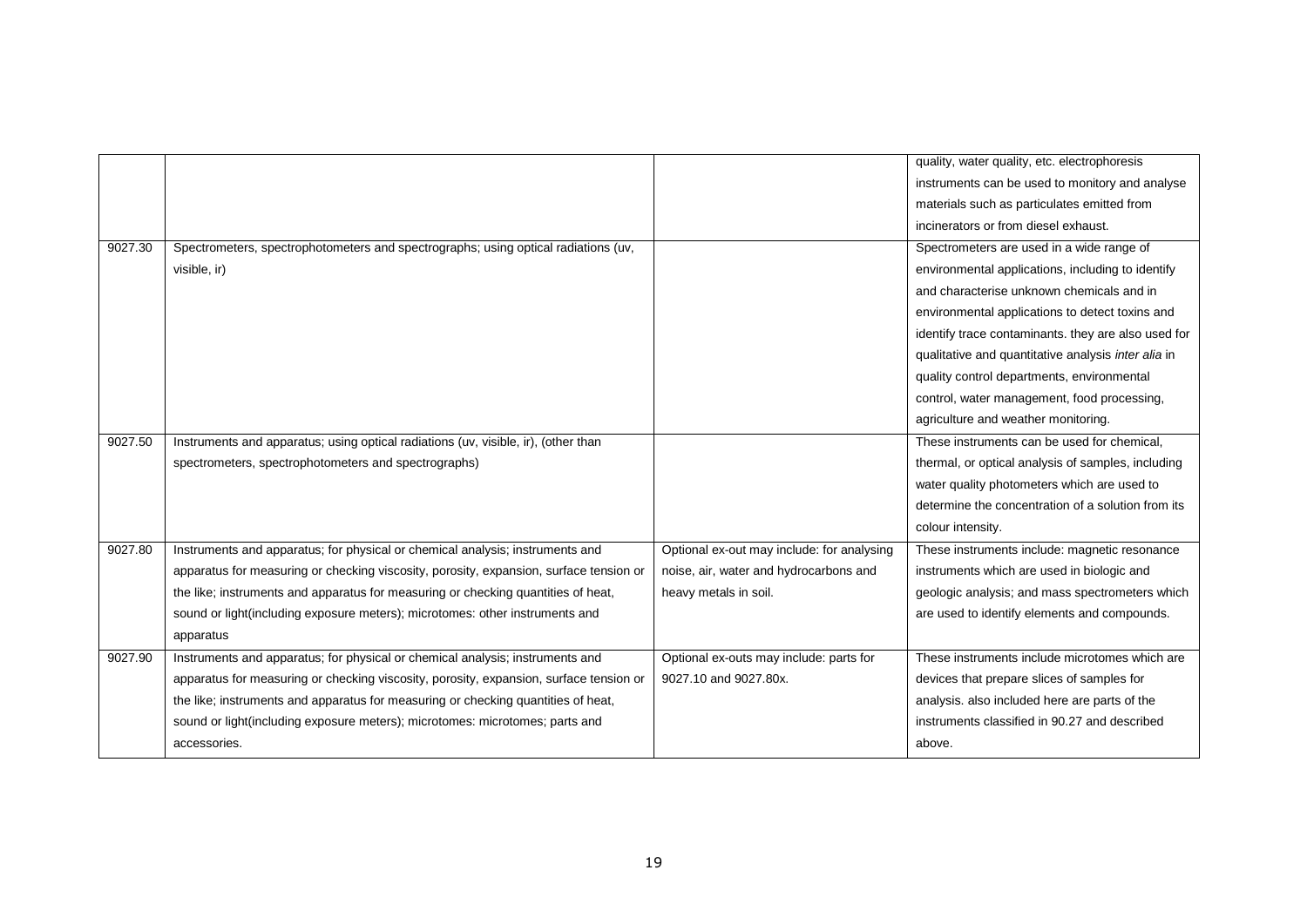| 9028.10 | gas, liquid or electricity supply or production meters, including calibrating meters  |                                           | meters are necessary to measure and regulate             |
|---------|---------------------------------------------------------------------------------------|-------------------------------------------|----------------------------------------------------------|
|         | thereof: gas meters.                                                                  |                                           | use and hence enable more efficient use of the           |
|         |                                                                                       |                                           | resource. in particular, these gas meters are            |
|         |                                                                                       |                                           | generally designed for use with natural gas and          |
|         |                                                                                       |                                           | propane, but may include those designed for              |
|         |                                                                                       |                                           | other gases such as helium.                              |
| 9031.49 | Measuring or checking instruments, appliances and machines, not specified or          |                                           | Equipment used in the measurement, recording,            |
|         | included elsewhere in this chapter; profile projectors: other optical instruments and |                                           | analysis and assessment of environmental                 |
|         | appliances: other.                                                                    |                                           | samples or environmental impact.                         |
| 9031.80 | Measuring or checking instruments, appliances and machines, not specified or          | Optional ex-out may include: vibrometers, | These products include <i>inter alia</i> , items such as |
|         | included elsewhere in this chapter; profile projectors: other instruments, appliances | hand vibration meters.                    | vibrometers (that measure vibrations and assess          |
|         | and machines.                                                                         |                                           | structural and other effects of such vibrations)         |
|         |                                                                                       |                                           | and electron microscopes for laboratory and              |
|         |                                                                                       |                                           | testing applications.                                    |
| 9031.90 | Measuring or checking instruments, appliances and machines, not specified or          | Optional ex-out may include: parts for    | These are parts for the equipment classified in          |
|         | included elsewhere in this chapter; profile projectors: parts and accessories.        | 9031.80x.                                 | 9031 and described above.                                |
| 9032.10 | Automatic regulating or controlling instruments and apparatus: thermostats.           |                                           | Products include thermostats that control the            |
|         |                                                                                       |                                           | efficiency of air conditioning, refrigeration or         |
|         |                                                                                       |                                           | heating systems.                                         |
| 9032.20 | Automatic regulating or controlling instruments and apparatus: manostats.             |                                           | Manostats measure and monitor pressure and               |
|         |                                                                                       |                                           | are used for controlling pumps and chemical feed         |
|         |                                                                                       |                                           | equipment in applications such as wastewater             |
|         |                                                                                       |                                           | treatment.                                               |
| 9032.81 | Automatic regulating or controlling instruments and apparatus: other instruments and  |                                           | These include control-related instruments and            |
|         | apparatus: hydraulic or pneumatic.                                                    |                                           | apparatus which have many environmental                  |
|         |                                                                                       |                                           | applications such as water treatment, wastewater         |
|         |                                                                                       |                                           | treatment, air pollution control as well as efficient    |
|         |                                                                                       |                                           | process controls for many industrial applications.       |